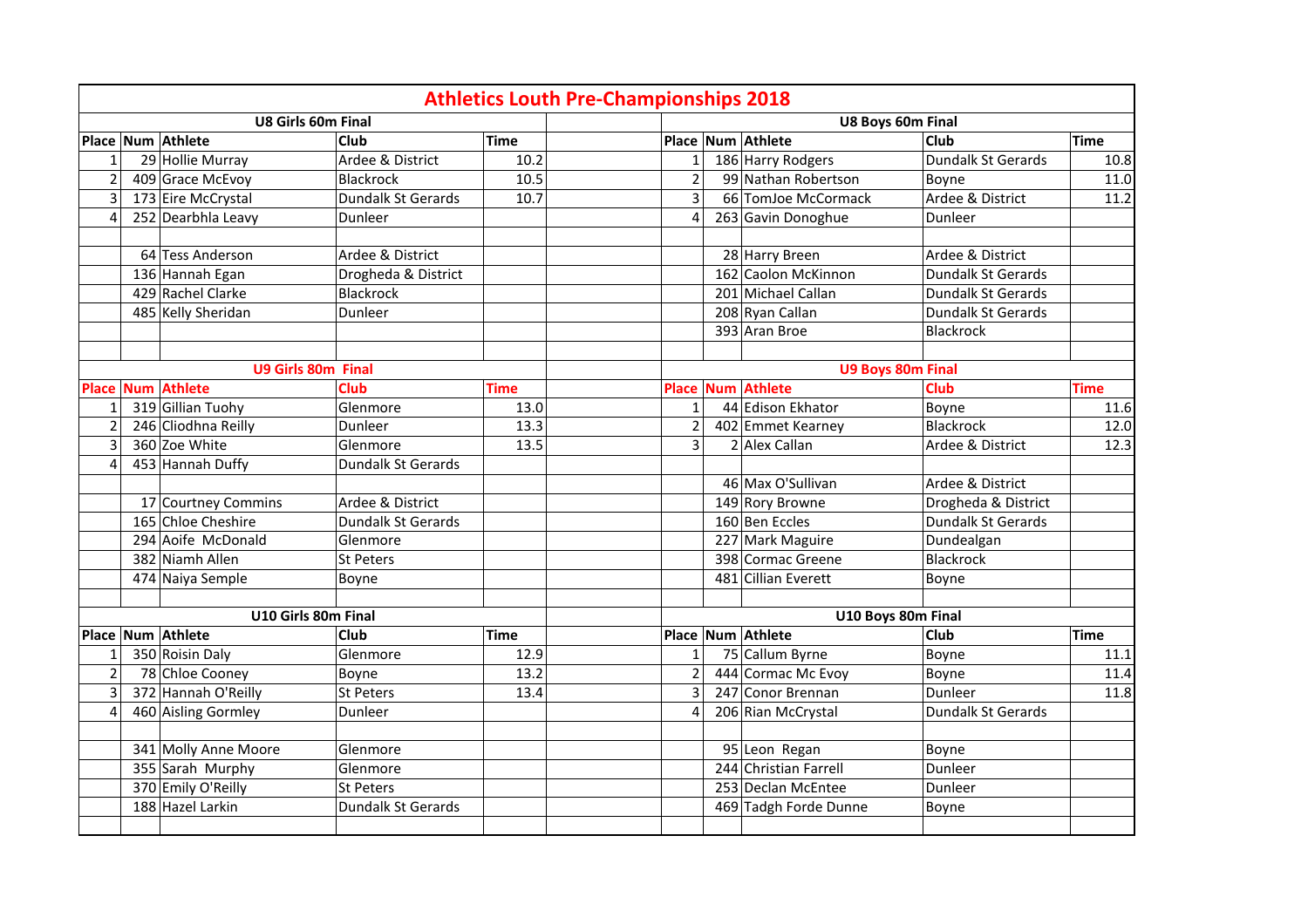|                         | U11 Girls 80m Final      |                           |             |                |                          | U11 Boys 80m Final |             |
|-------------------------|--------------------------|---------------------------|-------------|----------------|--------------------------|--------------------|-------------|
|                         | <b>Place Num Athlete</b> | <b>Club</b>               | <b>Time</b> |                | Place Num Athlete        | <b>Club</b>        | <b>Time</b> |
| $\mathbf{1}$            | 112 Sholah Lawrence      | Boyne                     | 11.7        | $\mathbf{1}$   | 449 Oliver Carolan       | Boyne              | 12.0        |
| $\overline{2}$          | 332 Katie McDonald       | Glenmore                  | 12.0        | $\overline{2}$ | 70 Alex Robertson        | Boyne              | 12.3        |
| 3                       | 410 Grace Reilly         | <b>Blackrock</b>          | 12.2        | $\overline{3}$ | 65 Tom Maguire           | Ardee & District   | 12.8        |
| $\boldsymbol{\Delta}$   | 172 Doireann Conlon      | Dundalk St Gerards        |             | Δ              | 18 Dylan McCarron        | Ardee & District   |             |
|                         |                          |                           |             |                |                          |                    |             |
|                         | 92 Kate Culhane          | Boyne                     |             |                | 399 Dillon Rowland       | Blackrock          |             |
|                         | 140 Lilli Mai Coade      | Drogheda & District       |             |                | 156 Adam Eccles          | Dundalk St Gerards |             |
|                         | 363 Catherine Carey      | <b>St Peters</b>          |             |                | 249 Dáire Mathews        | Dunleer            |             |
|                         | 384 Orla McLoughlin      | <b>St Peters</b>          |             |                | 267 Jamie O'Brien        | Dunleer            |             |
|                         |                          |                           |             |                |                          |                    |             |
|                         | U12 Girls 80m Final      |                           |             |                |                          | U12 Boys 80m Final |             |
|                         | Place Num Athlete        | <b>Club</b>               | Time        |                | Place Num Athlete        | <b>Club</b>        | <b>Time</b> |
| $\overline{\mathbf{1}}$ | 183 Grainne Moran        | Dundalk St Gerards        | 11.0        | $\mathbf{1}$   | 32 Jack Dowdall          | Ardee & District   |             |
| $\overline{2}$          | 214 Tara O Connor        | Dundalk St Gerards        | 11.6        | $\overline{2}$ | 111 Shea O Donnell       | Boyne              |             |
| 3                       | 199 Meadbh O Connor      | Dundalk St Gerards        | 11.7        | $\overline{3}$ | 109 Sean Cummins         | Boyne              |             |
| $\overline{4}$          | 4 Amy Murray             | Ardee & District          |             | Δ              | 110 Sean Corcoran        | Boyne              |             |
|                         |                          |                           |             |                |                          |                    |             |
|                         | 171 Darragh McEntaggert  | Dundalk St Gerards        |             |                | 12 Charlie Sands         | Ardee & District   |             |
|                         | 238 Aibhe Reilly         | Dunleer                   |             |                | 62 Tadhg caffrey         | Ardee & District   |             |
|                         | 309 Ellen Callan         | Glenmore                  |             |                | 87 Emmett Mc Evoy        | Boyne              |             |
|                         | 368 Dearbhla Allen       | <b>St Peters</b>          |             |                | 490 Sam O'neill          | Dunleer            |             |
|                         |                          |                           |             |                |                          |                    |             |
|                         | U13 Girls 80m Final      |                           |             |                |                          | U13 Boys 80m Final |             |
|                         | <b>Place Num Athlete</b> | Club                      | <b>Time</b> |                | <b>Place Num Athlete</b> | <b>Club</b>        | <b>Time</b> |
| $\mathbf{1}$            | 336 Lucy White           | Glenmore                  | 11.1        | $\mathbf{1}$   | 69 Alex Devine           | Boyne              | 11.1        |
| $\overline{2}$          | 378 Lucy Brennan         | <b>St Peters</b>          | 11.4        | $\overline{2}$ | 437 Sean Reilly          | <b>Blackrock</b>   | 11.3        |
| $\overline{3}$          | 430 Rebecca Baldwin      | <b>Blackrock</b>          | 11.6        | $\overline{3}$ | 470 Amitesh Bala         | Boyne              | 11.5        |
| $\overline{4}$          | 205 Rachel Culligan      | <b>Dundalk St Gerards</b> |             | $\Delta$       | 189 Hely Rasandratana    | Dundalk St Gerards |             |
|                         |                          |                           |             |                |                          |                    |             |
|                         | 299 Chloe McCarragher    | Glenmore                  |             |                | 67 Aaron Fennell         | Boyne              |             |
|                         | 347 Orlaith Daly         | Glenmore                  |             |                | 73 Caelan Quinn          | Boyne              |             |
|                         | 369 Ellie Smyth          | <b>St Peters</b>          |             |                | 102 Paddy Price          | Boyne              |             |
|                         | 374 Isibel Fitzpatrick   | <b>St Peters</b>          |             |                | 275 Matthew Fitzpatrick  | Dunleer            |             |
|                         |                          |                           |             |                |                          |                    |             |
|                         |                          |                           |             |                |                          |                    |             |
|                         |                          |                           |             |                |                          |                    |             |
|                         |                          |                           |             |                |                          |                    |             |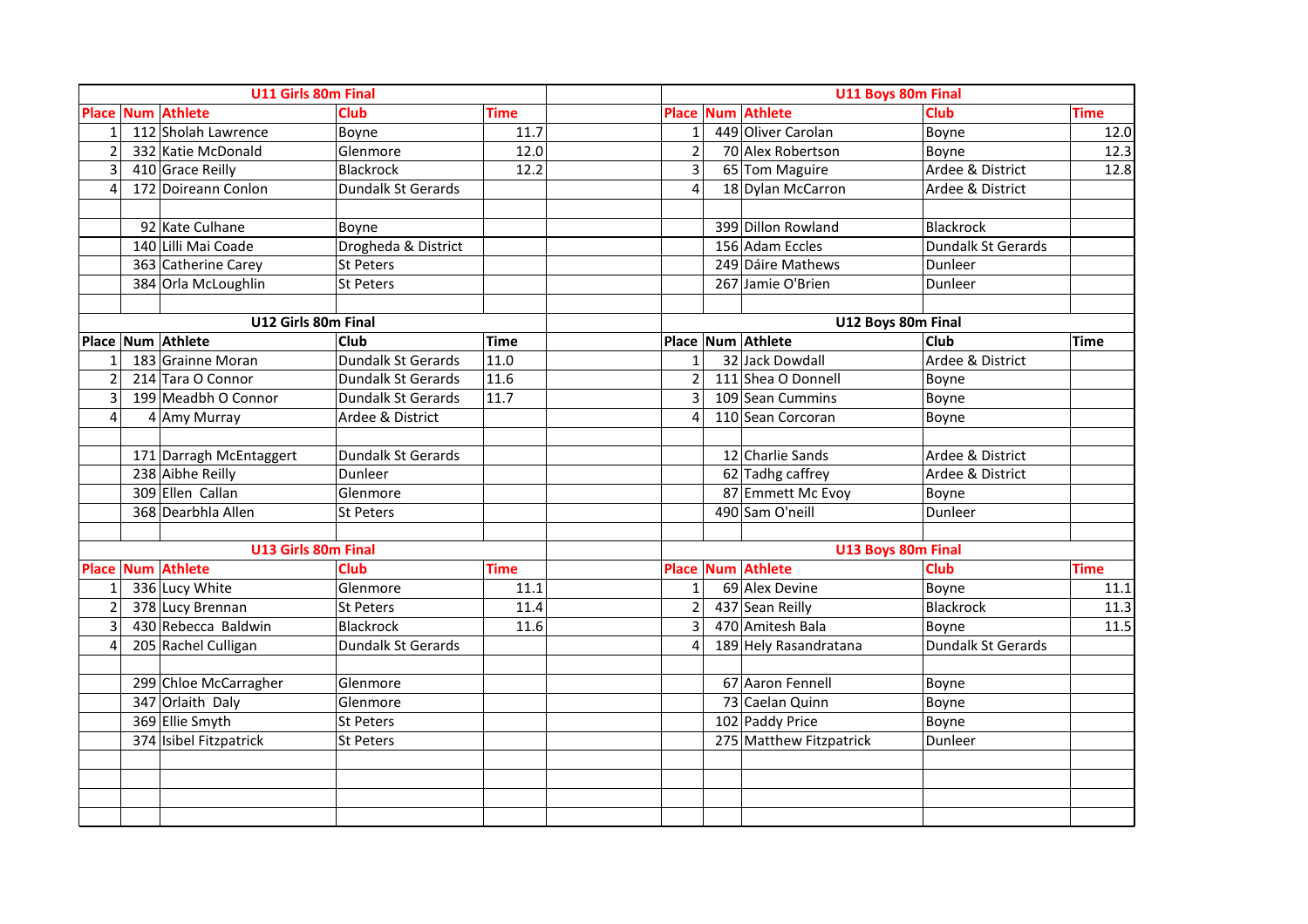|                         | U14 Girls 100m Final  |                          |                           |             |                | U14 Boys 100m Final |                      |                     |             |  |  |
|-------------------------|-----------------------|--------------------------|---------------------------|-------------|----------------|---------------------|----------------------|---------------------|-------------|--|--|
|                         |                       | Place Num Athlete        | <b>Club</b>               | <b>Time</b> |                |                     | Place Num Athlete    | <b>Club</b>         | Time        |  |  |
| $\mathbf{1}$            |                       | 108 Saran Meite          | Boyne                     | 12.9        | $\mathbf{1}$   |                     | 36 James Maguire     | Ardee & District    | 14.1        |  |  |
| $\overline{2}$          |                       | 50 Orlaith Carolan       | Ardee & District          | 13.1        | $\overline{2}$ |                     | 100 Neil Culhane     | Boyne               | 14.5        |  |  |
| 3                       |                       | 376 Julie McLoughlin     | St Peters                 | 13.1        | $\overline{2}$ |                     | 387 Sean Allen       | St Peters           | 14.6        |  |  |
| 4                       |                       | 486 Eadaoin Carroll      | Boyne                     |             | 4              |                     | 276 Matthew McEntee  | Dunleer             |             |  |  |
|                         |                       |                          |                           |             |                |                     |                      |                     |             |  |  |
|                         |                       | 375 Judith Bell          | St Peters                 |             |                |                     | 270 Karlis Kaugars   | Dunleer             |             |  |  |
|                         |                       | 379 Lucy Smyth           | <b>St Peters</b>          |             |                |                     | 364 Cian Gorham      | St Peters           |             |  |  |
|                         |                       | 383 Niamh Brady          | St Peters                 |             |                |                     |                      |                     |             |  |  |
|                         |                       |                          |                           |             |                |                     |                      |                     |             |  |  |
|                         |                       | <b>U15 Girls 100m</b>    |                           |             |                |                     |                      | U15 Boys 100m Final |             |  |  |
| <b>Place</b>            |                       | <b>Num Athlete</b>       | <b>Club</b>               | <b>Time</b> | <b>Place</b>   |                     | <b>Num Athlete</b>   | <b>Club</b>         | <b>Time</b> |  |  |
| 1                       |                       | 96 Lily Cummins          | Boyne                     | 13.5        | 1 <sup>1</sup> |                     | 218 Daniel McCarron  | Dundealgan          | 13.7        |  |  |
| $\overline{2}$          |                       | 237 Aeyla Orr            | Dunleer                   | 14.0        | $\overline{2}$ |                     | 385 Rory McLoughlin  | <b>St Peters</b>    | 13.9        |  |  |
| 3                       |                       | 72 Anna Faulkner         | Boyne                     | 14.2        | 3              |                     | 216 Alex Murphy      | Dundealgan          | 14.0        |  |  |
| $\overline{4}$          |                       | 464 Anastasia Drakoulaki | Drogheda & District       |             | $\overline{3}$ |                     | 268 Joe O'Brien      | Dunleer             |             |  |  |
|                         |                       |                          |                           |             |                |                     |                      |                     |             |  |  |
|                         | <b>U16 Girls 100m</b> |                          |                           |             |                |                     |                      | U16 Boys 100m Final |             |  |  |
|                         |                       | Place Num Athlete        | Club                      | <b>Time</b> |                |                     | Place Num Athlete    | <b>Club</b>         | Time        |  |  |
| $\mathbf{1}$            |                       | 175 Ellen McBride        | <b>Dundalk St Gerards</b> | 13.0        | $\mathbf{1}$   |                     | 254 Edward McEntee   | Dunleer             | 12.6        |  |  |
| $\overline{2}$          |                       | 417 Kirsten Doherty      | Blackrock                 | 13.4        | 2              |                     | 192 Joe Lennon       | Dundalk St Gerards  | 12.8        |  |  |
| 3                       |                       | 330 Katie Conlon         | Glenmore                  | 14.1        | 3              |                     | 307 Darragh Brady    | Glenmore            | 13.2        |  |  |
| $\overline{4}$          |                       | 343 Nicole Barry         | Glenmore                  |             | 4              |                     | 169 Conor Toal       | Dundalk St Gerards  |             |  |  |
|                         |                       |                          |                           |             |                |                     |                      |                     |             |  |  |
|                         |                       | <b>U17 Girls 100m</b>    |                           |             |                |                     |                      | U17 Boys 100m Final |             |  |  |
| <b>Place</b>            |                       | <b>Num Athlete</b>       | <b>Club</b>               | <b>Time</b> | <b>Place</b>   |                     | <b>Num Athlete</b>   | <b>Club</b>         | <b>Time</b> |  |  |
| 1                       |                       | 411 Hannah Reilly        | Blackrock                 | 13.2        | $\mathbf{1}$   |                     | 222 Isreal Olatunde  | Dundealgan          | 10.7        |  |  |
| $\overline{2}$          |                       | 406 Erinn McShane        | Blackrock                 | 14.1        | $\overline{2}$ |                     | 220 Destiny James    | Dundealgan          | 12.0        |  |  |
| 3                       |                       | 468 Subomi Oladimeji     | Boyne                     | 14.3        | 3              |                     | 191 Jamie Wynne      | Dundalk St Gerards  | 12.1        |  |  |
| $\overline{\mathbf{4}}$ |                       | 174 Elizabeth Fagbemi    | Dundalk St Gerards        |             | 4              |                     | 182 George Maas      | Dundalk St Gerards  |             |  |  |
|                         |                       | <b>U19 Girls 100m</b>    |                           |             |                |                     |                      | U19 Boys 100m Final |             |  |  |
|                         |                       | Place Num Athlete        | <b>Club</b>               | <b>Time</b> |                |                     | Place Num Athlete    | <b>Club</b>         | <b>Time</b> |  |  |
| $\mathbf{1}$            |                       | 234 Sharon Olatunde      | Dundealgan                |             | $\mathbf{1}$   |                     | 106 Ruarcan O'Gibne  | Boyne               | 11.6        |  |  |
| $\overline{2}$          |                       | 329 Katelyn Quinn        | Glenmore                  |             | $\overline{2}$ |                     | 225 Kevin Oladunjoye | Dundealgan          | 11.8        |  |  |
| 3                       |                       | 331 Katie Mallon         | Glenmore                  |             | 3              |                     | 224 Jonathan Rice    | Dundealgan          | 12.2        |  |  |
|                         |                       |                          |                           |             | 4              |                     | 390 Richard Campbell | U/A                 |             |  |  |
|                         |                       |                          |                           |             |                |                     |                      |                     |             |  |  |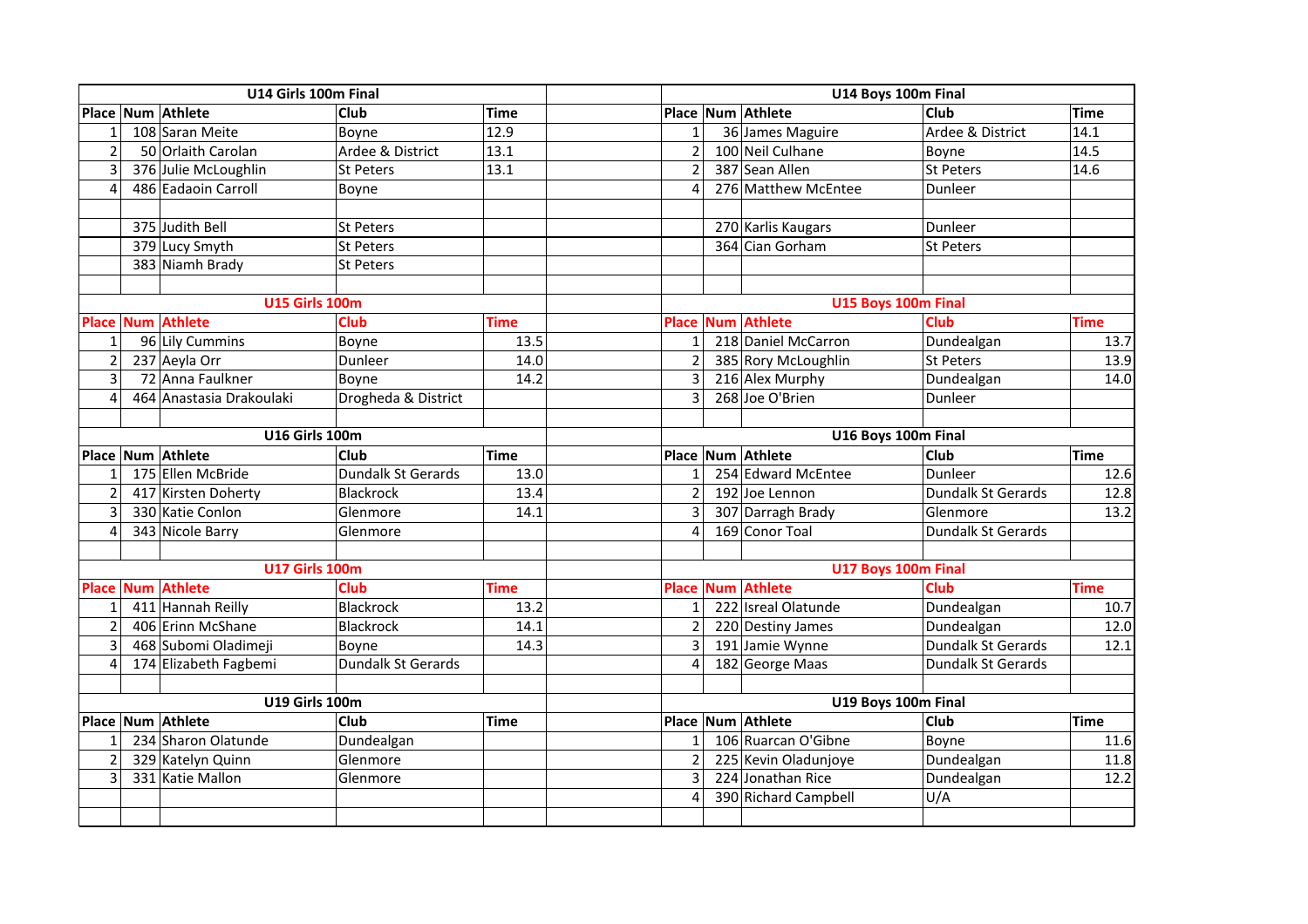|                | U8 Girls 300m |                            |                           |             | <b>U8 Boys 300m</b> |  |                            |                           |             |  |  |
|----------------|---------------|----------------------------|---------------------------|-------------|---------------------|--|----------------------------|---------------------------|-------------|--|--|
|                |               | <b>Place Num Athlete</b>   | <b>Club</b>               | <b>Time</b> |                     |  | <b>Place Num Athlete</b>   | Club                      | <b>Time</b> |  |  |
| $\mathbf{1}$   |               | 252 Dearbhla Leavy         | Dunleer                   | 59.3        | $\mathbf{1}$        |  | 186 Harry Rodgers          | Dundalk St Gerards        |             |  |  |
| $\overline{2}$ |               | 29 Hollie Murray           | Ardee & District          | 62.7        | $\overline{2}$      |  | 99 Nathan Robertson        | Boyne                     |             |  |  |
| 3              |               | 409 Grace McEvoy           | Blackrock                 | 63.7        | 3                   |  | 263 Gavin Donoghue         | Dunleer                   |             |  |  |
| $\overline{4}$ |               | 485 Kelly Sheridan         | Dunleer                   |             | $\overline{4}$      |  | 365 Cian Smyth             | <b>St Peters</b>          |             |  |  |
| 5              |               | 136 Hannah Egan            | Drogheda & District       |             | 5                   |  | 28 Harry Breen             | Ardee & District          |             |  |  |
| 6              |               | 429 Rachel Clarke          | <b>Blackrock</b>          |             | 6                   |  | 166 Cillian Mullen         | Dundalk St Gerards        |             |  |  |
| $\overline{7}$ |               | 421 Niamh Rowland          | <b>Blackrock</b>          |             | $\overline{7}$      |  | 208 Ryan Callan            | <b>Dundalk St Gerards</b> |             |  |  |
| 8              |               | 101 Niamh Faulkner         | Boyne                     |             | 8                   |  | 393 Aran Broe              | Blackrock                 |             |  |  |
| 9              |               | 432 Sadhbh Greene          | Blackrock                 |             | 9                   |  | 162 Caolon McKinnon        | <b>Dundalk St Gerards</b> |             |  |  |
| 10             |               | 487 Freya Everitt Thompson | Boyne                     |             | 10                  |  | 207 Rory Murphy            | Dundalk St Gerards        |             |  |  |
| 11             |               | 418 Lauren Garvey          | Blackrock                 |             | 11                  |  | 489 Conor Gormley          | Dunleer                   |             |  |  |
| 12             |               | 492 Grace Kincaid          | Dunleer                   |             | 12                  |  | 344 Oisin Gallagher        | Glenmore                  |             |  |  |
|                |               |                            |                           |             | 13                  |  | 348 Pierce Mcdonald Largan | Glenmore                  |             |  |  |
|                |               |                            |                           |             | 14                  |  | 327 Jonah Moore            | Glenmore                  |             |  |  |
|                |               |                            |                           |             | 15                  |  | 281 Patrick Molony         | Dunleer                   |             |  |  |
|                |               |                            |                           |             |                     |  |                            |                           |             |  |  |
|                | U9 Girls 300m |                            |                           |             |                     |  | U9 Boys 300m               |                           |             |  |  |
|                |               | Place Num Athlete          | <b>Club</b>               | <b>Time</b> |                     |  | Place Num Athlete          | Club                      | <b>Time</b> |  |  |
| $\mathbf{1}$   |               | 319 Gillian Tuohy          | Glenmore                  |             | $\mathbf{1}$        |  | 398 Cormac Greene          | Blackrock                 | 54.8        |  |  |
| $\overline{2}$ |               | 246 Cliodhna Reilly        | Dunleer                   |             | $\overline{2}$      |  | 14 Oran Lynch              | Ardee & District          | 61.9        |  |  |
| 3              |               | 360 Zoe White              | Glenmore                  |             | 3                   |  | 402 Emmet Kearney          | <b>Blackrock</b>          | 62.6        |  |  |
| $\overline{4}$ |               | 165 Chloe Cheshire         | <b>Dundalk St Gerards</b> |             | $\overline{4}$      |  | 211 Shay Casey             | <b>Dundalk St Gerards</b> |             |  |  |
| 5              |               | 471 Sadhbh O'Donoghue      | Boyne                     |             | 5                   |  | 46 Max O'Sullivan          | Ardee & District          |             |  |  |
| 6              |               | 474 Naiya Semple           | Boyne                     |             | 6                   |  | 160 Ben Eccles             | <b>Dundalk St Gerards</b> |             |  |  |
| $\overline{7}$ |               | 288 Aine Finnegan          | Glenmore                  |             | $\overline{7}$      |  | 2 Alex Callan              | Ardee & District          |             |  |  |
| 8              |               | 294 Aoife McDonald         | Glenmore                  |             | 8                   |  | 231 Rian McNeary           | Dundealgan                |             |  |  |
| 9              |               | 322 Holly McCann           | Glenmore                  |             | 9                   |  | 149 Rory Browne            | Drogheda & District       |             |  |  |
| 10             |               | 452 Romane Njuguna         | Boyne                     |             | 10                  |  | 129 Conor Kelly            | Drogheda & District       |             |  |  |
| 11             |               | 94 Lauren Faulkner         | Boyne                     |             | 11                  |  | 422 Oisin Curran           | Blackrock                 |             |  |  |
| 12             |               | 382 Niamh Allen            | <b>St Peters</b>          |             | 12                  |  | 426 Oisin McGuinness       | <b>Blackrock</b>          |             |  |  |
| 13             |               | 118 Wannita McCabe         | Boyne                     |             |                     |  |                            |                           |             |  |  |
| 14             |               | 317 Fiona McIntyre         | Glenmore                  |             |                     |  |                            |                           |             |  |  |
| 15             |               | 480 Kate O'Donnell         | Boyne                     |             |                     |  |                            |                           |             |  |  |
| 16             |               | 328 Kalina Byrne           | Glenmore                  |             |                     |  |                            |                           |             |  |  |
| 17             |               | 240 Aoife Staunton         | Dunleer                   |             |                     |  |                            |                           |             |  |  |
| 18             | 491           |                            |                           |             |                     |  |                            |                           |             |  |  |
| 19             |               | 217 Chloe Conway           | Dundealgan                |             |                     |  |                            |                           |             |  |  |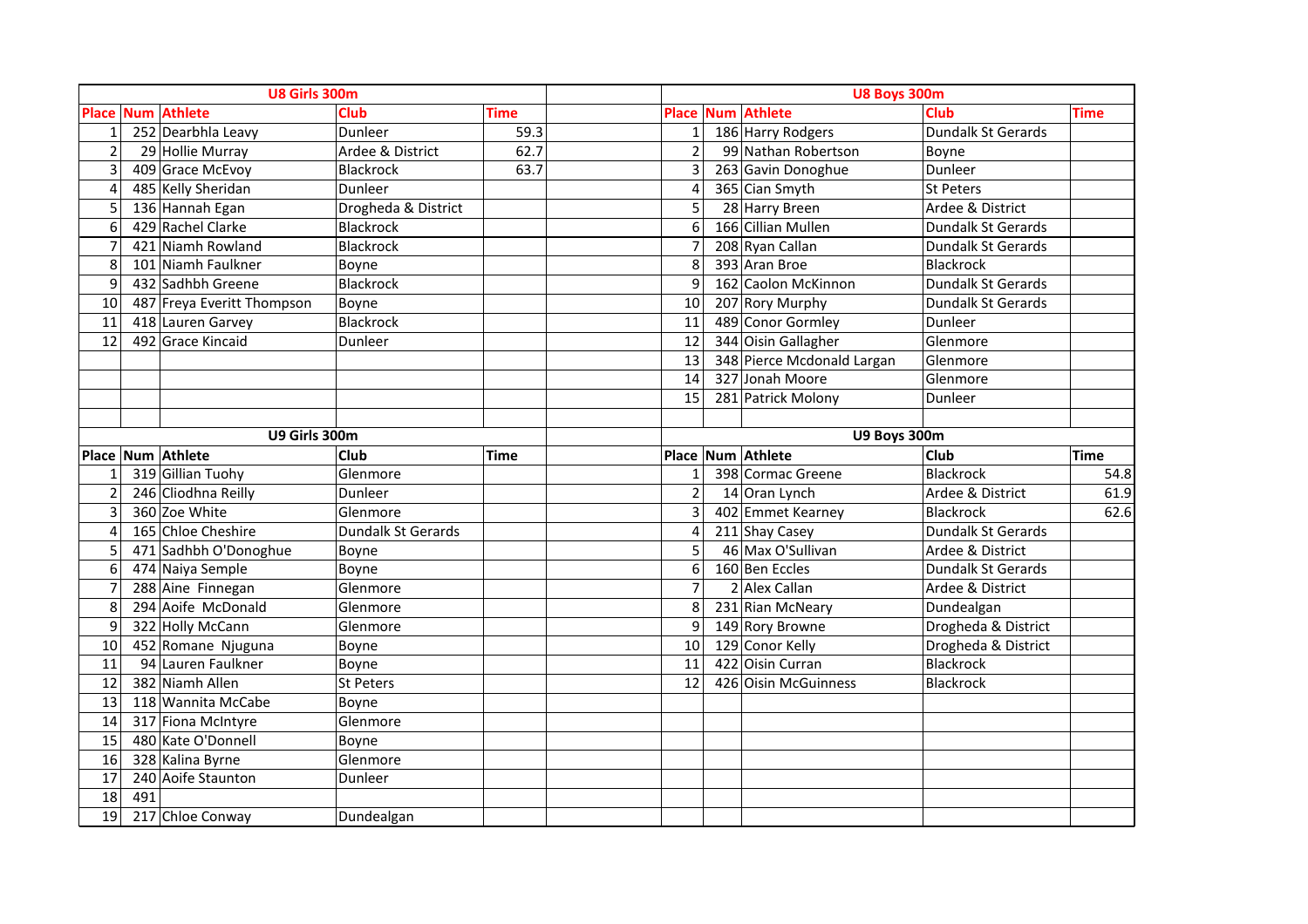|                |     | <b>U10 Girls 500m</b>    |                     |             |                       | <b>U10 Boys 500m</b>      |                    |      |
|----------------|-----|--------------------------|---------------------|-------------|-----------------------|---------------------------|--------------------|------|
|                |     | <b>Place Num Athlete</b> | <b>Club</b>         | <b>Time</b> |                       | <b>Place Num Athlete</b>  | <b>Club</b>        | Time |
| $\mathbf{1}$   |     | 78 Chloe Cooney          | Boyne               | 1.48.9      | $\mathbf{1}$          | 247 Conor Brennan         | Dunleer            |      |
| $\overline{c}$ |     | 71 Ally Fennell          | Boyne               | 1.49.4      | $\overline{2}$        | 469 Tadgh Forde Dunne     | Boyne              |      |
| 3              |     | 354 Sarah Duffy          | Glenmore            | 1.50.9      | 3                     | 253 Declan McEntee        | Dunleer            |      |
| $\overline{4}$ |     | 341 Molly Anne Moore     | Glenmore            | 1.54.0      | $\boldsymbol{\Delta}$ | 456 James Duffy           | Dundalk St Gerards |      |
| 5              | 300 |                          |                     | 1.56.1      | 5                     | 244 Christian Farrell     | Dunleer            |      |
| 6              |     | 370 Emily O'Reilly       | St Peters           | 1.57.9      | 6                     | 259 Evan Costello         | Dunleer            |      |
| $\overline{7}$ |     | 150 Ruby Berrill         | Drogheda & District | 2.00.0      | $\overline{7}$        | 181 Finn O'Connor         | Dundalk St Gerards |      |
| 8              |     | 388 Lauren Egan          | Drogheda & District | 2.02.5      | 8                     | 215 Tom Phillips          | Dundalk St Gerards |      |
| 9              | 271 |                          |                     |             | 9                     | 414 James Scanlon         | <b>Blackrock</b>   |      |
| 10             |     | 466 Abigail Wright       | Dundealgan          |             | 10                    | 444 Cormac Mc Evoy        | Boyne              |      |
| 11             |     | 13 Kelsey Martin Clarke  | Ardee & District    |             | 11                    | 206 Rian McCrystal        | Dundalk St Gerards |      |
| 12             |     | 37 Jessica McCarron      | Ardee & District    |             | 12                    | 338 Mario Liam Gaztambide | Glenmore           |      |
| 13             | 453 |                          |                     |             | 13                    | 436 Sean Garvey           | <b>Blackrock</b>   |      |
| 14             |     | 372 Hannah O'Reilly      | St Peters           |             | 14                    | 351 Ronan Dunne           | Glenmore           |      |
| 15             |     | 475 Tegan Semple         | Boyne               |             | 15                    | 345 Oisin McCoy           | Glenmore           |      |
| 16             | 163 |                          |                     |             | 16                    | 82 Daniel Martin          | Boyne              |      |
| 17             |     | 355 Sarah Murphy         | Glenmore            |             | 17                    | 180 Finn Murphy           | Dundalk St Gerards |      |
| 18             |     | 120 Aine Carroll         | Drogheda & District |             | 18                    | 349 PJ Manery             | Glenmore           |      |
| 19             |     | 11 Cara Kennedy          | Ardee & District    |             |                       |                           |                    |      |
| 20             | 190 |                          |                     |             |                       |                           |                    |      |
| 21             | 202 |                          |                     |             |                       |                           |                    |      |
|                |     |                          |                     |             |                       |                           |                    |      |
|                |     |                          |                     |             |                       |                           |                    |      |
|                |     |                          |                     |             |                       |                           |                    |      |
|                |     |                          |                     |             |                       |                           |                    |      |
|                |     |                          |                     |             |                       |                           |                    |      |
|                |     |                          |                     |             |                       |                           |                    |      |
|                |     |                          |                     |             |                       |                           |                    |      |
|                |     |                          |                     |             |                       |                           |                    |      |
|                |     |                          |                     |             |                       |                           |                    |      |
|                |     |                          |                     |             |                       |                           |                    |      |
|                |     |                          |                     |             |                       |                           |                    |      |
|                |     |                          |                     |             |                       |                           |                    |      |
|                |     |                          |                     |             |                       |                           |                    |      |
|                |     |                          |                     |             |                       |                           |                    |      |
|                |     |                          |                     |             |                       |                           |                    |      |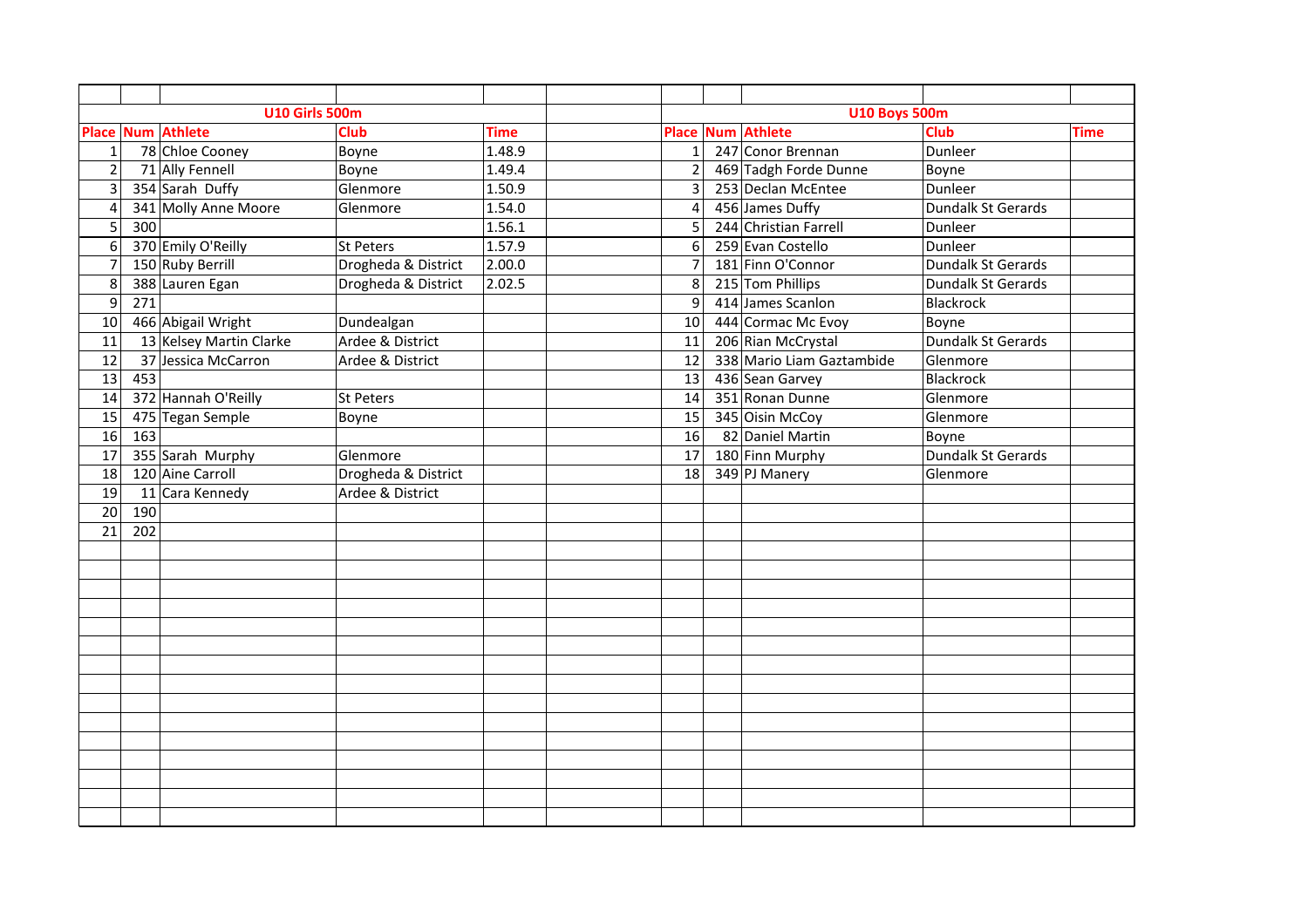|                  | <b>U11 Girls 600m</b> |                     |             |                | <b>U11 Boys 600m</b>  |                     |             |
|------------------|-----------------------|---------------------|-------------|----------------|-----------------------|---------------------|-------------|
|                  | Place Num Athlete     | <b>Club</b>         | <b>Time</b> |                | Place Num Athlete     | <b>Club</b>         | <b>Time</b> |
| $\overline{1}$   | 112 Sholah Lawrence   | Boyne               | 2.02.2      | $\mathbf{1}$   | 70 Alex Robertson     | Boyne               | 1.52.5      |
| $\overline{2}$   | 410 Grace Reilly      | <b>Blackrock</b>    | 2.08.5      | $\overline{2}$ | 97 Lorcan Forde Dunne | Boyne               | 1.54.1      |
| $\vert$          | 172 Doireann Conlon   | Dundalk St Gerards  | 2.11.5      | $\overline{3}$ | 249 Dáire Mathews     | Dunleer             | 1.56.0      |
| $\overline{4}$   | 283 Sally Sheridan    | Dunleer             | 2.12.8      | $\overline{a}$ | 18 Dylan McCarron     | Ardee & District    | 2.00.2      |
| 5                | 92 Kate Culhane       | Boyne               | 2.13.1      | 5              | 310 Elliot Nicholls   | Glenmore            | 2.01.2      |
| $\overline{6}$   | 313 Emma McCarragher  | Glenmore            | 2.16.2      | 6              | 413 Jack Greene       | Blackrock           | 2.07.4      |
| $\overline{7}$   | 256 Erin McGinn       | Dunleer             | 2.17.0      | $\overline{7}$ | 342 Nathan Williams   | Glenmore            | 2.12.9      |
| $\boldsymbol{8}$ | 405 Erin Braniff      | Blackrock           | 2.17.3      | 8              | 386 Ruairi Carpenter  | St Peters           | 2.14.4      |
| 9                | 320 Grace Keenan      | Glenmore            | 2.21.5      | 9              | 304 Craig Tuohy       | Glenmore            | 2.18.4      |
| 10               | 326 Jessica White     | Glenmore            | 2.21.6      | 10             | 267 Jamie O'Brien     | Dunleer             | 2.22.2      |
| 11               | 420 Megan McEvoy      | Blackrock           | 2.22.2      | 11             | 450 Rhys Clarke       | Boyne               | 2.23.4      |
| 12               | 457 Louise Houston    | Dundalk St Gerards  | 2.22.5      | 12             | 138 Jamie O'Reilly    | Drogheda & District | 2.35.2      |
| 13               | 332 Katie McDonald    | Glenmore            | 2.23.7      | 13             | 361 Aaron Ferris      | <b>St Peters</b>    | 2.46.7      |
| 14               | 308 Eimear Finnegan   | Glenmore            | 2.24.4      |                |                       |                     |             |
| 15               | 334 Leah Dunne        | Glenmore            | 2.25.3      |                |                       |                     |             |
| 16               | 363                   |                     | 2.26.1      |                |                       |                     |             |
| 17               | 212 Sophie McGinnity  | Dundalk St Gerards  | 2.26.8      |                |                       |                     |             |
| 18               | 176 Ellie McVeigh     | Dundalk St Gerards  | 2.28.4      |                |                       |                     |             |
| 19               | 392 Ailish Fee        | Blackrock           | 2.29.8      |                |                       |                     |             |
| 20               | 352 Ruby Steeples     | Glenmore            | 2.35.6      |                |                       |                     |             |
| $\overline{21}$  | 194 Keeley Mooney     | Dundalk St Gerards  | 2.36.0      |                |                       |                     |             |
| 22               | 21 Abbie Connor       | Boyne               | 2.36.6      |                |                       |                     |             |
| 23               | 203 Nicole Mulholland | Dundalk St Gerards  | 2.37.0      |                |                       |                     |             |
| 24               | 242 Caoimhe Staunton  | Dunleer             | 2.38.6      |                |                       |                     |             |
| 25               | 353 Saoirse Byrne     | Glenmore            | 2.42.3      |                |                       |                     |             |
| 26               | 461 Grace Gormley     | Dunleer             | 2.43.5      |                |                       |                     |             |
| 27               | 146 Orla Kelly        | Drogheda & District | 2.46.3      |                |                       |                     |             |
| 28               | 293 Aoife Keenan      | Glenmore            | 2.49.9      |                |                       |                     |             |
|                  |                       |                     |             |                |                       |                     |             |
|                  |                       |                     |             |                |                       |                     |             |
|                  |                       |                     |             |                |                       |                     |             |
|                  |                       |                     |             |                |                       |                     |             |
|                  |                       |                     |             |                |                       |                     |             |
|                  |                       |                     |             |                |                       |                     |             |
|                  |                       |                     |             |                |                       |                     |             |
|                  |                       |                     |             |                |                       |                     |             |
|                  |                       |                     |             |                |                       |                     |             |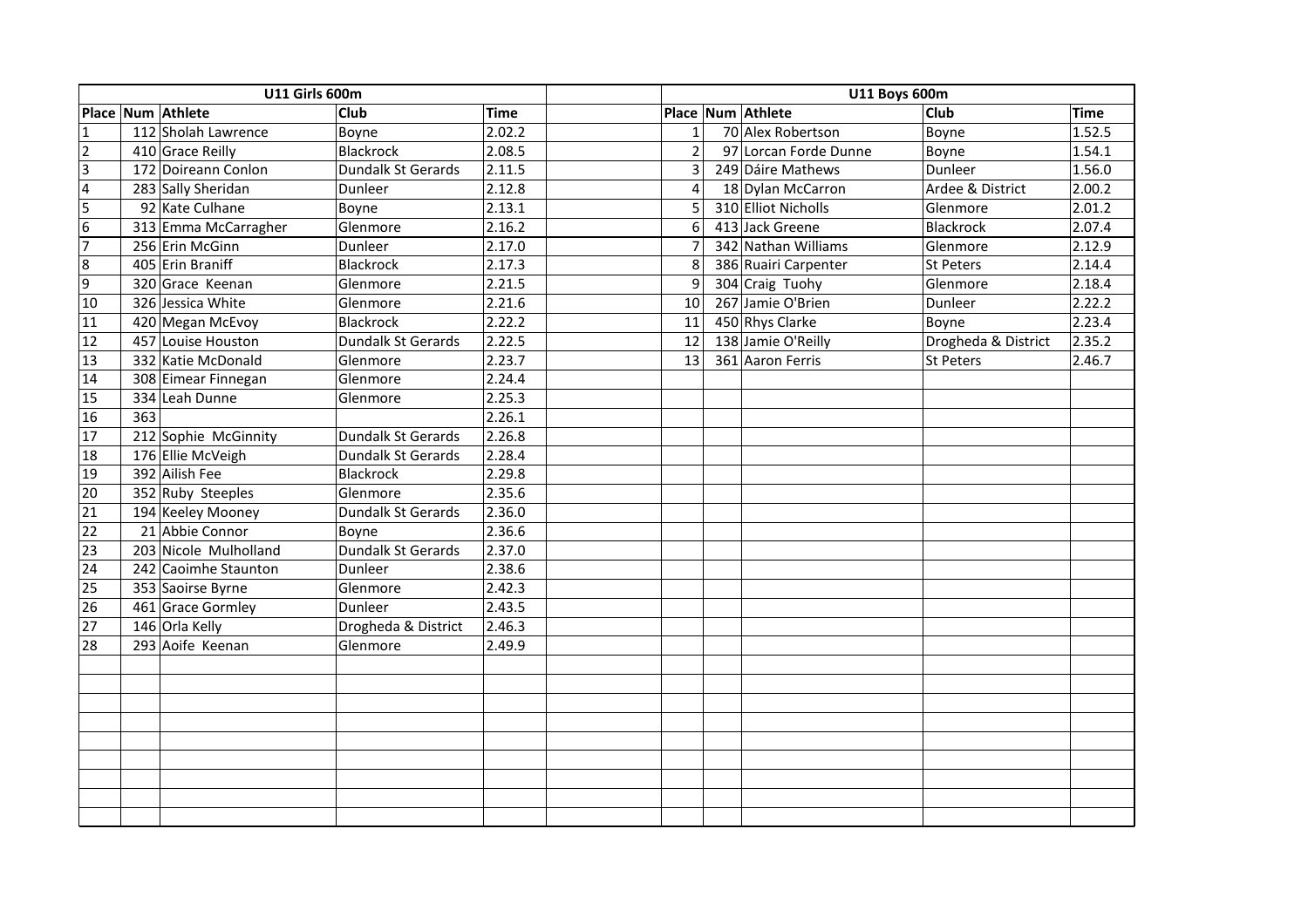|                | <b>U12 Girls 600m</b> |                          |                    |             |                          |                              | <b>U12 Boys 600m</b> |             |
|----------------|-----------------------|--------------------------|--------------------|-------------|--------------------------|------------------------------|----------------------|-------------|
|                |                       | <b>Place Num Athlete</b> | <b>Club</b>        | <b>Time</b> | <b>Place</b>             | <b>Num Athlete</b>           | Club                 | <b>Time</b> |
| $\mathbf{1}$   |                       | 183 Grainne Moran        | Dundalk St Gerards | 1.55.4      | $\mathbf{1}$             | 111 Shea O Donnell           | Boyne                | 1.49.8      |
| $\overline{2}$ |                       | 86 Eimear Cooney         | Boyne              | 1.57.7      | $\overline{2}$           | 373 Harry O'Reilly           | St Peters            | 1.55.7      |
| 3              |                       | 368 Dearbhla Allen       | St Peters          | 2.01.2      | $\overline{3}$           | 87 Emmett Mc Evoy            | Boyne                | 1.59.5      |
| 4              |                       | 214 Tara O Connor        | Dundalk St Gerards | 2.02.5      | 4                        | 490 Sam O'Neill              | Dunleer              | 2.01.9      |
| 5              |                       | 238 Aibhe Reilly         | Dunleer            | 2.03.6      | 5                        | 362 Ben McKeown              | <b>St Peters</b>     | 2.08.5      |
| 6              |                       | 155 Abaigh Moonan        | Dundalk St Gerards | 2.07.9      | 6                        | 62 Tadhg Caffrey             | Ardee & District     | 2.11.0      |
| $\overline{7}$ |                       | 403 Emmy Jeytoo          | <b>Blackrock</b>   | 2.08.9      | $\overline{7}$           | 346 Pierce Mulrey            | Glenmore             | 2.13.8      |
| 8              |                       | 4 Amy Murray             | Ardee & District   | 2.13.1      | 8                        | 187 Hayden Mulholland        | Dundalk St Gerards   | 2.15.8      |
| 9              |                       | 340 Mia Ashby            | Glenmore           | 2.15.8      | 9                        | 143 Niall Browne             | Drogheda & District  | 2.17.9      |
| 10             |                       | 434 Sarah Braniff        | <b>Blackrock</b>   | 2.17.6      | 10                       | 179 Ethan Mullen             | Dundalk St Gerards   | 2.22.6      |
| 11             |                       | 250 Danielle Brennan     | Dunleer            | 2.21.1      | 11                       | 488 Conor Brennan            | Dunleer              | 2.26.0      |
| 12             |                       | 484 Aoibh Lynn           | Dunleer            | 2.21.9      | 12                       | 367 David Shevlin            | St Peters            | 2.39.4      |
| 13             |                       | 443 Aine Sheedy          | Boyne              | 2.30.1      |                          |                              |                      |             |
| 14             |                       | 311 Emily Liu            | Glenmore           | 2.36.2      |                          |                              |                      |             |
|                |                       |                          |                    |             |                          |                              |                      |             |
|                |                       |                          | U13 Girls 600m     |             |                          |                              | U13 Boys 600m        |             |
|                |                       | Place Num Athlete        | <b>Club</b>        | <b>Time</b> |                          | Place Num Athlete            | <b>Club</b>          | <b>Time</b> |
| $\mathbf{1}$   |                       | 257 Erínn Leavy          | Dunleer            | 1.40.1      | $\mathbf 1$              | 437 Sean Reilly              | Blackrock            | 1.47.4      |
| $\overline{2}$ |                       | 430 Rebecca Baldwin      | <b>Blackrock</b>   | 1.43.7      | $\overline{2}$           | 102 Paddy Price              | Boyne                | 1.47.6      |
| 3              |                       | 296 Ava Ashby            | Glenmore           | 1.58.9      | 3                        | $\overline{73}$ Caelan Quinn | Boyne                | 1.53.1      |
| 4              |                       | 369 Ellie Smyth          | St Peters          | 2.03.1      | $\overline{\mathcal{A}}$ | 275 Matthew Fitzpatrick      | Dunleer              | 1.55.1      |
| 5              | 274                   |                          |                    | 2.16.4      | 5                        | 35 Jack McCarron             | Ardee & District     | 1.55.5      |
| 6              |                       | 477 Allie Garcia         | Boyne              | 2.17.9      | 6                        | 321 Hayden Williams          | Glenmore             | 1.58.5      |
| $\overline{7}$ |                       | 295 Aoife McGee          | Glenmore           | 2.18.7      | $\overline{7}$           | 148 Philip Reynolds          | Drogheda & District  | 2.00.4      |
| 8              |                       | 339 Megan Steeples       | Glenmore           | 2.18.9      | 8                        | 357 Shane Gallagher          | Glenmore             | 2.09.3      |
| 9              |                       | 356 Sarah Mallon         | Glenmore           | 2.21.8      | 9                        | 159 Andrew Rosbotham         | Dundalk St Gerards   | 2.10.2      |
|                |                       |                          |                    |             | 10                       | 151 Ryan Egan                | Drogheda & District  | 2.12.5      |
|                |                       |                          |                    |             | 11                       | 167 Colm Drumm               | Dundalk St Gerards   |             |
|                |                       |                          |                    |             |                          |                              |                      |             |
|                |                       |                          |                    |             |                          |                              |                      |             |
|                |                       |                          |                    |             |                          |                              |                      |             |
|                |                       |                          |                    |             |                          |                              |                      |             |
|                |                       |                          |                    |             |                          |                              |                      |             |
|                |                       |                          |                    |             |                          |                              |                      |             |
|                |                       |                          |                    |             |                          |                              |                      |             |
|                |                       |                          |                    |             |                          |                              |                      |             |
|                |                       |                          |                    |             |                          |                              |                      |             |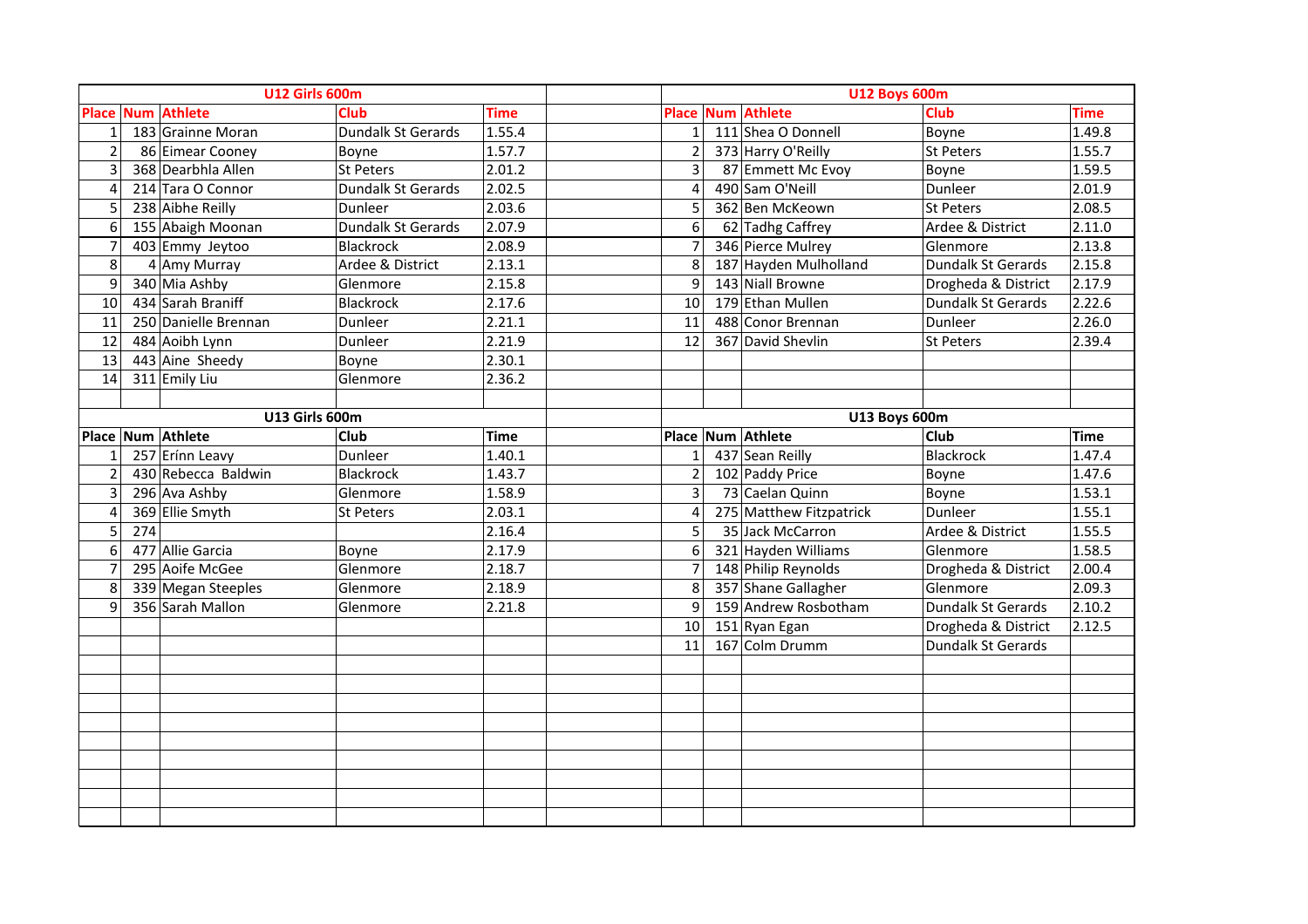|                         | <b>U14 Girls 800m</b>    |                     |             |                          |                     | <b>U14 Boys 800m</b> |             |
|-------------------------|--------------------------|---------------------|-------------|--------------------------|---------------------|----------------------|-------------|
|                         | <b>Place Num Athlete</b> | <b>Club</b>         | <b>Time</b> | <b>Place</b>             | <b>Num Athlete</b>  | Club                 | <b>Time</b> |
| $\mathbf{1}$            | 335 Lisa Conlon          | Glenmore            | 2.32.4      | $\mathbf 1$              | 83 Danny Nugent     | Boyne                | 2.22.3      |
| $\overline{2}$          | 85 Eabha Cosgrove        | Boyne               | 2.33.8      | $\overline{2}$           | 100 Neil Culhane    | Boyne                | 2.26.4      |
| 3                       | 108 Saran Meite          | Boyne               | 2.36.6      | 3                        | 387 Sean Allen      | St Peters            | 2.29.2      |
| 4                       | 376 Julie McLoughlin     | St Peters           | 2.43.1      | 4                        | 364 Cian Gorham     | St Peters            | 2.30.6      |
| 5                       | 8 Ava Mcnally            | Ardee & District    | 2.45.9      | 5                        | 325 James Dunne     | Glenmore             | 2.36.2      |
| 6                       | 98 Meadhbh Nolan         | Boyne               | 2.49.4      | 6                        | 276 Matthew McEntee | Dunleer              | 2.39.6      |
| $\overline{7}$          | 383 Niamh Brady          | <b>St Peters</b>    | 2.51.6      | $\overline{7}$           | 279 Oisín Cheshire  | Dunleer              | 2.42.7      |
| 8                       | 50 Orlaith Carolan       | Ardee & District    | 2.52.0      |                          |                     |                      |             |
| 9                       | 297 Ava Brady            | Glenmore            | 2.52.3      |                          |                     |                      |             |
| 10                      | 61 Samantha McCarron     | Ardee & District    | 3.02.2      |                          |                     |                      |             |
|                         |                          |                     |             |                          |                     |                      |             |
|                         | <b>U15 Girls 800m</b>    |                     |             |                          |                     | <b>U15 Boys 800m</b> |             |
|                         | Place Num Athlete        | <b>Club</b>         | <b>Time</b> | <b>Place</b>             | Num Athlete         | <b>Club</b>          | <b>Time</b> |
| 1                       | 74 Caer Ni Ghibne        | Boyne               | 2.26.9      | $\mathbf{1}$             | 385 Rory McLoughlin | St Peters            | 2.30.2      |
| $\overline{2}$          | 72 Anna Faulkner         | Boyne               | 2.34.8      | $\overline{2}$           | 218 Daniel McCarron | Dundealgan           | 2.30.5      |
| $\overline{3}$          | 196 Leah Mooney          | Dundalk St Gerards  | 2.38.6      | $\overline{3}$           | 280 Patrick Farrell | Dunleer              | 2.32.3      |
| $\overline{\mathbf{4}}$ | 96 Lily Cummins          | Boyne               | 2.39.9      | $\overline{\mathcal{L}}$ | 268 Joe O'Brien     | Dunleer              | 2.35.5      |
| 5                       | 265 Grace Fitzpatrick    | Dunleer             | 2.46.9      | 5                        | 236 Tommy Watters   | Dundealgan           | 2.43.1      |
| $6\overline{6}$         | 298 Blathnaid Murphy     | Glenmore            | 3.01.8      | $\overline{6}$           | 216 Alex Murphy     | Dundealgan           | 3.00.3      |
|                         |                          |                     |             |                          |                     |                      |             |
|                         | <b>U16 Girls 800m</b>    |                     |             |                          |                     | <b>U16 Boys 800m</b> |             |
| <b>Place</b>            | <b>Num Athlete</b>       | <b>Club</b>         | <b>Time</b> | <b>Place</b>             | <b>Num Athlete</b>  | Club                 | <b>Time</b> |
| $\mathbf{1}$            | 441 Neasa Reilly         | Blackrock           | 2.32.1      | $\mathbf 1$              | 76 Callum Sheedy    | Boyne                | 2.17.5      |
| $\overline{2}$          | 330 Katie Conlon         | Glenmore            | 2.37.9      | $\overline{2}$           | 254 Edward McEntee  | Dunleer              | 2.21.5      |
| 3                       | 292 Anna McArdle         | Glenmore            | 2.38.9      | 3                        | 80 Christian Quinn  | Boyne                | 2.22.3      |
| $\overline{4}$          | 139 Kate O'Reilly        | Drogheda & District | 2.50.6      | 4                        | 169 Conor Toal      | Dundalk St Gerards   | 2.36.7      |
| 5                       | 389 Muirne O'Connor      | Drogheda & District | 2.54.6      |                          |                     |                      |             |
| 6                       | 125 Chloe Doherty        | Drogheda & District | 2.56.3      |                          |                     |                      |             |
|                         |                          |                     |             |                          |                     |                      |             |
|                         |                          |                     |             |                          |                     |                      |             |
|                         |                          |                     |             |                          |                     |                      |             |
|                         |                          |                     |             |                          |                     |                      |             |
|                         |                          |                     |             |                          |                     |                      |             |
|                         |                          |                     |             |                          |                     |                      |             |
|                         |                          |                     |             |                          |                     |                      |             |
|                         |                          |                     |             |                          |                     |                      |             |
|                         |                          |                     |             |                          |                     |                      |             |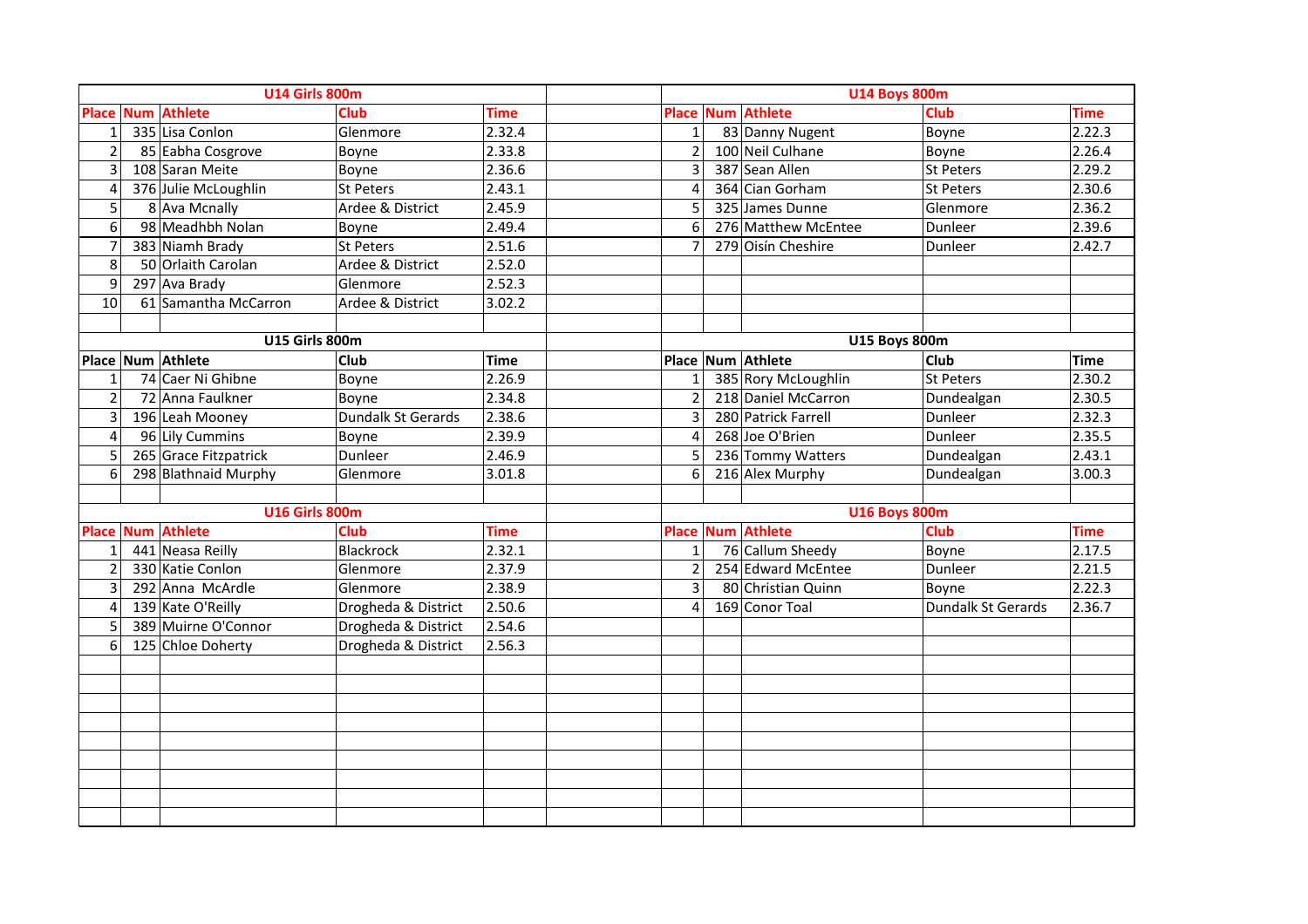|                | <b>U17 Girls 800m</b>         |                     |                 | <b>U17 Boys 800m</b> |  |                              |                           |                     |
|----------------|-------------------------------|---------------------|-----------------|----------------------|--|------------------------------|---------------------------|---------------------|
|                | Place Num Athlete             | <b>Club</b>         | <b>Time</b>     |                      |  | Place Num Athlete            | <b>Club</b>               | <b>Time</b>         |
| $\overline{4}$ | 119 Abigail Tegart            | Drogheda & District | 2.47.5          | $1\,$                |  | 117 Tom Cummins              | Boyne                     | 2.12.2              |
| 5              | 142 Moya McCabe               | Drogheda & District | 2.53.5          | $\overline{2}$       |  | 400 Donnchadh Hughes         | Blackrock                 | 2.13.5              |
| 6              | 406 Erinn McShane             | Blackrock           | 2.54.9          | 3                    |  | 404 Eoghan Smyth             | Blackrock                 | 2.16.2              |
|                |                               |                     |                 | $\overline{4}$       |  | 438 Ruairi O'Connor          | Dundalk St Gerards        | 2.21.6              |
|                |                               |                     |                 | 5                    |  | 428 Peter McGuiness          | Blackrock                 | 2.21.8              |
|                |                               |                     |                 | 6                    |  | 301 Ciaran Flynn             | Glenmore                  | $\overline{2.22.7}$ |
|                |                               |                     |                 | $\overline{7}$       |  | 191 Jamie Wynne              | <b>Dundalk St Gerards</b> | 2.24.8              |
|                |                               |                     |                 |                      |  |                              |                           |                     |
|                | <b>U19 Girls 800m</b>         |                     |                 |                      |  | <b>U19 Boys 800m</b>         |                           |                     |
|                | Place Num Athlete             | <b>Club</b>         | <b>Time</b>     |                      |  | Place Num Athlete            | <b>Club</b>               | <b>Time</b>         |
| $\mathbf{1}$   | 89 Eva Cummins                | Boyne               | 2.26.9          | $\mathbf{1}$         |  | 106 Ruarcan O'Gibne          | Boyne                     | 2.02.7              |
| $\overline{2}$ | 331 Katie Mallon              | Glenmore            | 2.40.8          | $\overline{2}$       |  | 261 Finn Reilly              | Dunleer                   | 2.10.3              |
| $\overline{3}$ | 161 Caitlin Mulholland        | Dundalk St Gerards  | 2.45.8          | $\overline{3}$       |  | 115 Tadgh Everitt Thompson   | Boyne                     | 2.15.3              |
|                |                               |                     |                 | $\overline{4}$       |  | 425 Oisin Hughes             | Blackrock                 | 2.23.2              |
|                |                               |                     |                 |                      |  |                              |                           |                     |
|                |                               |                     |                 |                      |  |                              |                           |                     |
|                | <b>U8 Girls Turbo Javelin</b> |                     |                 |                      |  | <b>U8 Boys Turbo Javelin</b> |                           |                     |
| <b>Place</b>   | <b>Num Athlete</b>            | <b>Club</b>         | <b>Distance</b> | <b>Place</b>         |  | <b>Num Athlete</b>           | <b>Club</b>               | <b>Distance</b>     |
| $\mathbf{1}$   | 401 Ella Conway               | Blackrock           | 7.36            | $\mathbf{1}$         |  | 28 Harry Breen               | Ardee & District          | 9.95                |
| $\overline{2}$ | 421 Niamh Rowland             | <b>Blackrock</b>    | 5.84            | $\overline{2}$       |  | 186 Harry Rodgers            | <b>Dundalk St Gerards</b> | 8.47                |
| $\overline{3}$ | 29 Hollie Murray              | Ardee & District    | 4.74            | 3                    |  | 489 Conor Gormley            | <b>Dunleer</b>            | 7.61                |
| $\overline{4}$ | 429 Rachel Clarke             | <b>Blackrock</b>    | 4.25            | $\overline{4}$       |  | 66 TomJoe McCormack          | Ardee & District          | 7.26                |
| 5              | 64 Tess Handlon               | Ardee & District    | 4.19            | 5                    |  | 208 Ryan Callan              | Dundalk St Gerards        | 5.77                |
| 6              | 492 Grace Kincaid             | Dunleer             | 2.53            | 6                    |  | 263 Gavin Donoghue           | Dunleer                   | 5.65                |
|                |                               |                     |                 | $\overline{7}$       |  | 344 Oisin Gallagher          | Glenmore                  | 5.28                |
|                |                               |                     |                 | 8                    |  | 207 Rory Murphy              | Dundalk St Gerards        | 4.54                |
|                |                               |                     |                 | 9                    |  | 393 Aran Broe                | Blackrock                 | 4.48                |
|                |                               |                     |                 | 10                   |  | 348 Pierce Mcdonald Largan   | Glenmore                  | 4.24                |
|                |                               |                     |                 | 11                   |  | 327 Jonah Moore              | Glenmore                  | 4.19                |
|                |                               |                     |                 | 12                   |  | 201 Michael Callan           | <b>Dundalk St Gerards</b> | 4.15                |
|                |                               |                     |                 | 13                   |  | 266 Jadin Neecy              | Dunleer                   | 3.97                |
|                |                               |                     |                 | 14                   |  | 272 Lucas Lavery             | Dunleer                   | 3.91                |
|                |                               |                     |                 | 15                   |  | 58 Sean McCormack            | Ardee & District          | 3.62                |
|                |                               |                     |                 | 16                   |  | 104 Ruadhan Fangerau         | Boyne                     | 3.20                |
|                |                               |                     |                 | 17                   |  | 281 Patrick Malone           | Dunleer                   | 3.09                |
|                |                               |                     |                 |                      |  |                              |                           |                     |
|                |                               |                     |                 |                      |  |                              |                           |                     |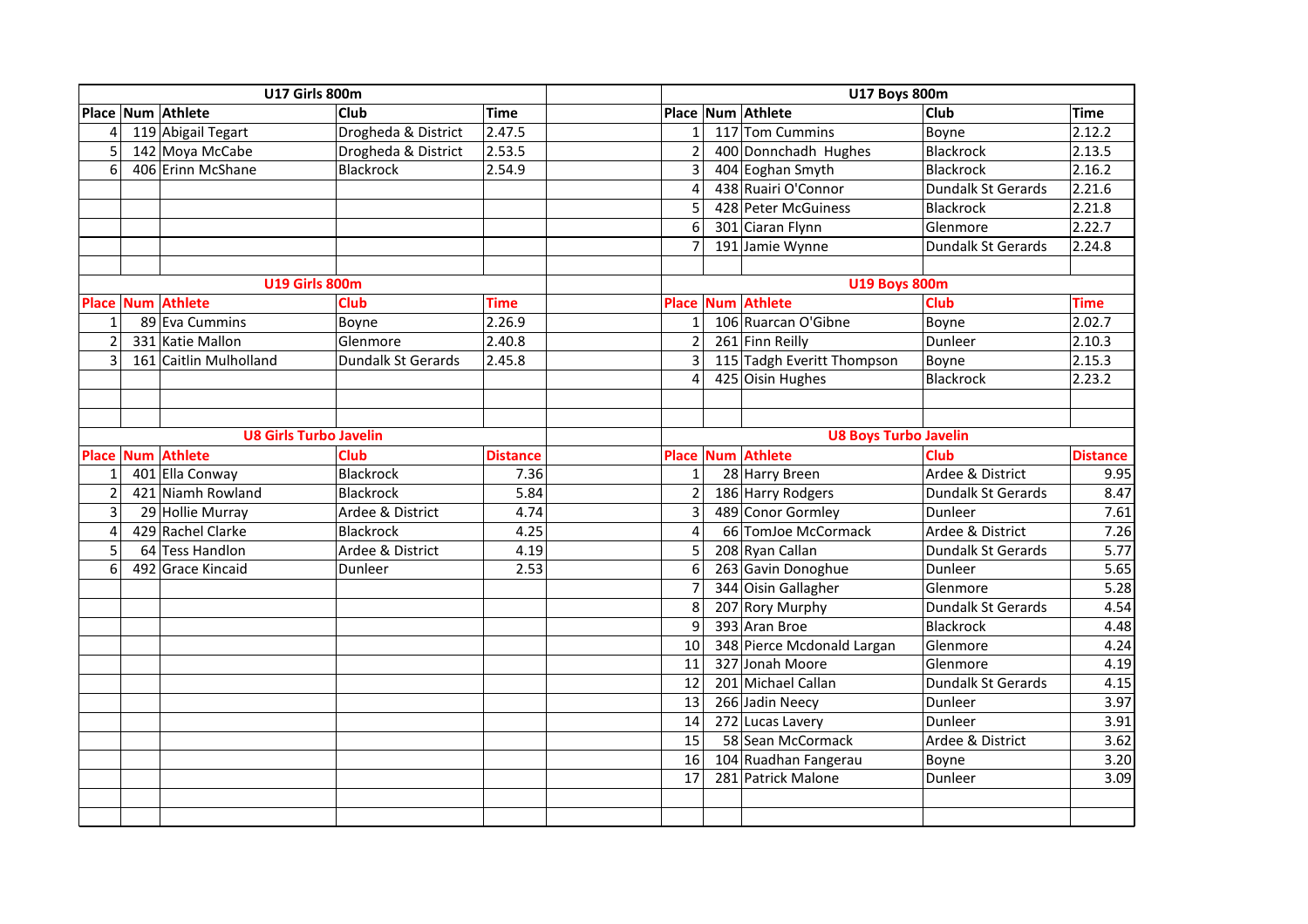|                | U10 Girls Turbo Javelin |                         |                    |                 | U10 Boys Turbo Javelin |  |                       |                    |                 |  |
|----------------|-------------------------|-------------------------|--------------------|-----------------|------------------------|--|-----------------------|--------------------|-----------------|--|
|                |                         | Place Num Athlete       | <b>Club</b>        | <b>Distance</b> |                        |  | Place Num Athlete     | Club               | <b>Distance</b> |  |
| <b>1</b>       |                         | 463 Caoimhe Martin      | Boyne              | 11.07           |                        |  | 247 Conor Brennan     | Dunleer            | 16.48           |  |
| $\overline{2}$ |                         | 11 Lily Breen           | Ardee & District   | 10.37           | $\overline{2}$         |  | 24 Fintan Kelly       | Ardee & District   | 16.16           |  |
| $\overline{3}$ |                         | 71 Ally Fennell         | Boyne              | 9.70            | $\overline{3}$         |  | 414 James Scanlon     | <b>Blackrock</b>   | 14.17           |  |
| $\overline{4}$ |                         | 37 Jessica McCarron     | Ardee & District   | 9.67            | $\overline{4}$         |  | 206 Rian McCrystal    | Dundalk St Gerards | 12.54           |  |
| 5              |                         | 350 Roisin Daly         | Glenmore           | 8.67            | 5                      |  | 253 Declan McEntee    | Dunleer            | 11.09           |  |
| 6              |                         | 55 Ruri Mothiram        | Ardee & District   | 8.02            | $6\phantom{1}6$        |  | 259 Evan Costello     | Dunleer            | 10.59           |  |
| 17             |                         | 459 Niamh Gorham        | Dundalk St Gerards | 7.90            | $\overline{7}$         |  | 95 Leon Regan         | Boyne              | 10.08           |  |
| 8              |                         | 17 Courtney Commins     | Ardee & District   | 7.62            | 8                      |  | 469 Tadgh Forde Dunne | Boyne              | 9.59            |  |
| 9              |                         | 163 Cara Miele          | Dundalk St Gerards | 7.54            | 9                      |  | 476 Jack McDonnell    | Boyne              | 9.33            |  |
| 10             |                         | 370 Emily O'Reilly      | <b>St Peters</b>   | 7.35            | 10                     |  | 436 Sean Garvey       | Blackrock          | 8.14            |  |
| 11             |                         | 451 Rosie Nic Gabhann   | Boyne              | 7.32            | 11                     |  | 75 Callum Byrne       | Boyne              | 7.65            |  |
| 12             |                         | 372 Hannah O'Reilly     | <b>St Peters</b>   | 7.09            | 12                     |  | 82 Daniel Martin      | Boyne              | 7.03            |  |
| 13             |                         | 13 Kelsey Martin Clarke | Ardee & District   | 6.50            | 13                     |  | 426 Oisin McGuinness  | <b>Blackrock</b>   | 6.80            |  |
| 14             |                         | 341 Molly Anne Moore    | Glenmore           | 6.30            | 14                     |  | 14 Oran Lynch         | Ardee & District   | 6.39            |  |
| 15             |                         | 354 Sarah Duffy         | Glenmore           | 6.22            | 15                     |  | 2 Alex Callan         | Ardee & District   | 6.29            |  |
| 16             |                         | 241 Ava Dunne           | Dunleer            | 6.06            | 16                     |  | 402 Emmet Kearney     | Blackrock          | 6.29            |  |
| 17             |                         | 479 Aoibhin Heckal      | Boyne              | 6.05            | 17                     |  | 433 Sam Jeytoo        | Blackrock          | 5.27            |  |
| 18             |                         | 415 Jenny Hawe          | <b>Blackrock</b>   | 5.96            | 18                     |  | 180 Finn Murphy       | Dundalk St Gerards | 5.05            |  |
| 19             |                         | 190 Holly Grant         | Dundalk St Gerards | 5.87            | 19                     |  | 162 Callum McKinnan   | Dundalk St Gerards | 4.64            |  |
| 20             |                         | 355 Sarah Murphy        | Glenmore           | 5.70            |                        |  |                       |                    |                 |  |
| 21             |                         | 271 Clodagh Ryan        | Dunleer            | 5.34            |                        |  |                       |                    |                 |  |
| 22             |                         | 371 Grace Carey         | <b>St Peters</b>   | 5.23            |                        |  |                       |                    |                 |  |
| 23             |                         | 217 Chloe Conway        | Dundealgan         | 4.90            |                        |  |                       |                    |                 |  |
| 24             |                         | 453 Anna Duffy          | Dundalk St Gerards | 4.76            |                        |  |                       |                    |                 |  |
| 25             |                         | 240 Aoife Staunton      | Dunleer            | 3.75            |                        |  |                       |                    |                 |  |
| 26             |                         | 381 Niamh Allen         | St Peters          | 3.70            |                        |  |                       |                    |                 |  |
| 27             |                         | 264 Georgia Kearns      | Dunleer            | 3.23            |                        |  |                       |                    |                 |  |
|                |                         |                         |                    |                 |                        |  |                       |                    |                 |  |
|                |                         |                         |                    |                 |                        |  |                       |                    |                 |  |
|                |                         |                         |                    |                 |                        |  |                       |                    |                 |  |
|                |                         |                         |                    |                 |                        |  |                       |                    |                 |  |
|                |                         |                         |                    |                 |                        |  |                       |                    |                 |  |
|                |                         |                         |                    |                 |                        |  |                       |                    |                 |  |
|                |                         |                         |                    |                 |                        |  |                       |                    |                 |  |
|                |                         |                         |                    |                 |                        |  |                       |                    |                 |  |
|                |                         |                         |                    |                 |                        |  |                       |                    |                 |  |
|                |                         |                         |                    |                 |                        |  |                       |                    |                 |  |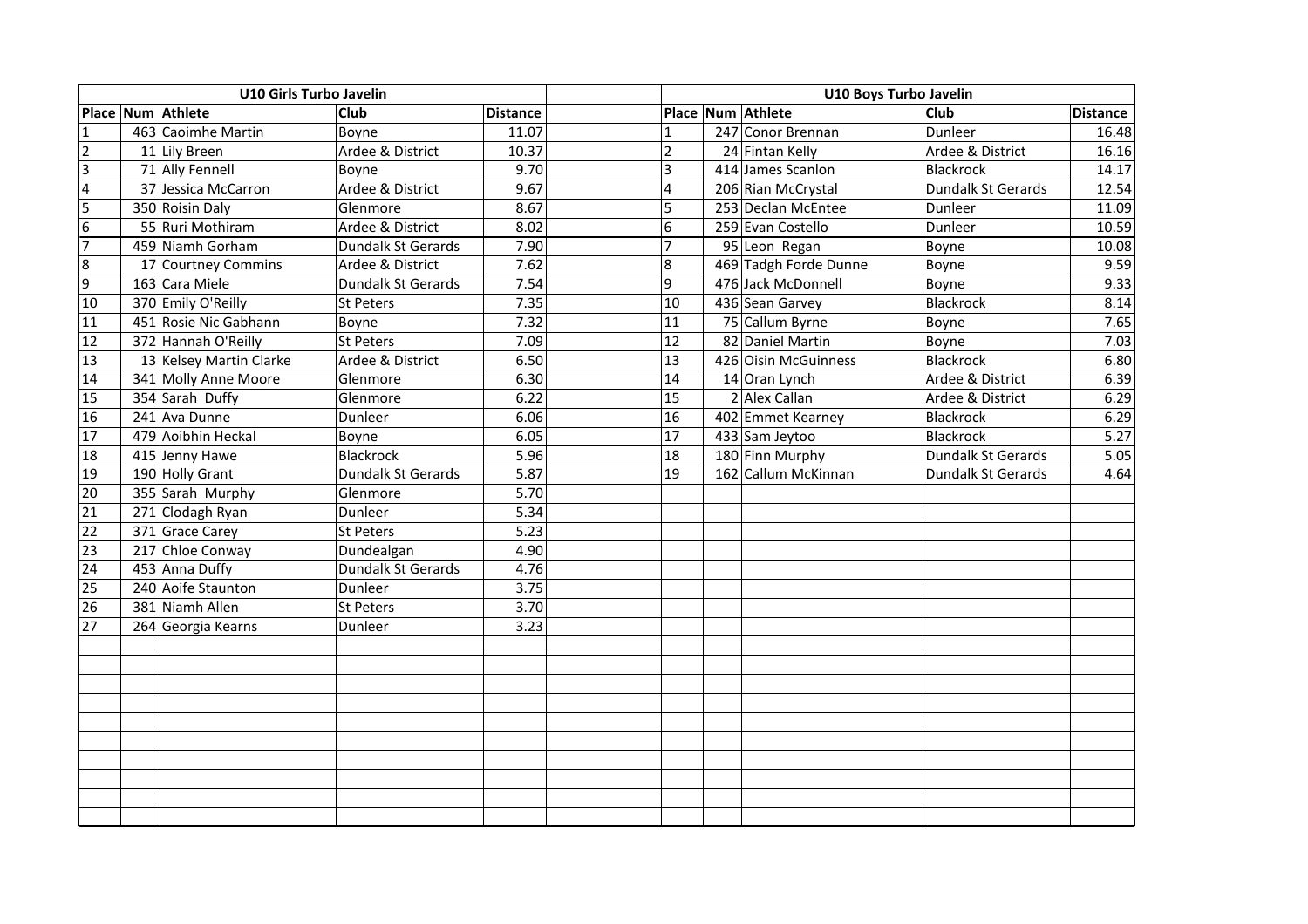|                  | <b>U12 Girls Turbo Javelin</b> |                          |                     |                 |                 | <b>U12 Boys Turbo Javelin</b> |                     |                 |
|------------------|--------------------------------|--------------------------|---------------------|-----------------|-----------------|-------------------------------|---------------------|-----------------|
|                  |                                | <b>Place Num Athlete</b> | Club                | <b>Distance</b> |                 | <b>Place Num Athlete</b>      | <b>Club</b>         | <b>Distance</b> |
| $\mathbf{1}$     |                                | 178 Enya Silkena         | Dundalk St Gerards  | 25.93           | $\mathbf{1}$    | 65 Tom Maguire                | Ardee & District    | 20.88           |
| $\overline{2}$   |                                | 199 Meadbh O Connor      | Dundalk St Gerards  | 20.13           | $\overline{2}$  | 449 Oliver Carolan            | Boyne               | 20.72           |
| $\overline{3}$   |                                | 164 Carmen Rasandratana  | Dundalk St Gerards  | 13.28           | $\overline{3}$  | 62 Tadhg caffrey              | Ardee & District    | 19.27           |
| $\overline{4}$   |                                | 197 Lucy Mahon           | Dundalk St Gerards  | 12.55           | $\overline{4}$  | 111 Shea O Donnell            | Boyne               | 17.67           |
| 5                |                                | 332 Katie McDonald       | Glenmore            | 12.35           | 5               | 7 Ashyn Mothiram              | Ardee & District    | 17.55           |
| $\boldsymbol{6}$ |                                | 183 Grainne Moran        | Dundalk St Gerards  | 11.70           | $6\phantom{.}6$ | 455 Conor Gorham              | Dundalk St Gerards  | 16.37           |
| $\overline{7}$   |                                | 392 Ailish Fee           | Blackrock           | 11.66           | $\overline{7}$  | 249 Dáire Mathews             | Dunleer             | 14.29           |
| 8                |                                | 214 Tara O Connor        | Dundalk St Gerards  | 11.43           | $\bf 8$         | 130 Cormac Russell            | Drogheda & District | 14.10           |
| 9                |                                | 10 Caoimhe Carolan       | Ardee & District    | 11.20           | $\overline{9}$  | 187 Hayden Mulholland         | Dundalk St Gerards  | 13.77           |
| 10               |                                | 198 Lucy Rosbothem       | Dundalk St Gerards  | 11.05           | 10              | 179 Ethan Mullen              | Dundalk St Gerards  | 13.20           |
| 11               |                                | 155 Abaigh Moonan        | Dundalk St Gerards  | 10.65           | 11              | 18 Dylan McCarron             | Ardee & District    | 12.92           |
| 12               |                                | 457 Louise Houston       | Dundalk St Gerards  | 10.65           | 12              | 9 Calum Caffrey               | Ardee & District    | 12.57           |
| 13               |                                | 326 Jessica White        | Glenmore            | 9.88            | 13              | 109 Sean Cummins              | Boyne               | 12.05           |
| 14               |                                | 171 Darragh McEntaggert  | Dundalk St Gerards  | 9.83            | 14              | 34 Jack Martin                | Ardee & District    | 11.87           |
| 15               |                                | 320 Grace Keenan         | Glenmore            | 9.81            | 15              | 87 Emmett Mc Evoy             | Boyne               | 11.70           |
| 16               |                                | 309 Ellen Callan         | Glenmore            | 9.75            | 16              | 97 Lorcan Forde Dunne         | Boyne               | 11.25           |
| 17               |                                | 313 Emma McCarragher     | Glenmore            | 9.73            | 17              | 488 Conor Doheny              | Dunleer             | 10.92           |
| 18               |                                | 172 Doireann Conlon      | Dundalk St Gerards  | 8.47            | 18              | 367 David Shevlin             | St Peters           | 10.19           |
| 19               |                                | 311 Emily Liu            | Glenmore            | 8.16            | 19              | 362 Ben McKeown               | St Peters           | 9.25            |
| 20               |                                | 403 Emmy Jeytoo          | <b>Blackrock</b>    | 8.02            | 20              | 399 Dillon Rowland            | Blackrock           | 8.97            |
| 21               |                                | 212 Sophie McGinnity     | Dundalk St Gerards  | 7.80            | 21              | 396 Conor Carroll             | Blackrock           | 8.01            |
| $\overline{22}$  |                                | 233 Saoirc Headly        | Dundealgan          | 7.70            | 22              | 361 Aaron Ferris              | St Peters           | 5.33            |
| 23               |                                | 384 Orla McLoughlin      | <b>St Peters</b>    | 7.22            |                 |                               |                     |                 |
| 24               |                                | 141 Maebh McCabe         | Drogheda & District | 6.85            |                 |                               |                     |                 |
| 25               |                                | 363 Catherine Carey      | <b>St Peters</b>    | 6.10            |                 |                               |                     |                 |
| 26               |                                | 308 Eimear Finnegan      | Glenmore            | 6.05            |                 |                               |                     |                 |
| 27               |                                | 144 Niamh Carroll        | Drogheda & District | 5.70            |                 |                               |                     |                 |
| 28               |                                | 381 Mia Finnegan         | <b>St Peters</b>    | 5.61            |                 |                               |                     |                 |
| 29               |                                | 293 Aoife Keenan         | Glenmore            | 5.42            |                 |                               |                     |                 |
|                  |                                |                          |                     |                 |                 |                               |                     |                 |
|                  |                                |                          |                     |                 |                 |                               |                     |                 |
|                  |                                |                          |                     |                 |                 |                               |                     |                 |
|                  |                                |                          |                     |                 |                 |                               |                     |                 |
|                  |                                |                          |                     |                 |                 |                               |                     |                 |
|                  |                                |                          |                     |                 |                 |                               |                     |                 |
|                  |                                |                          |                     |                 |                 |                               |                     |                 |
|                  |                                |                          |                     |                 |                 |                               |                     |                 |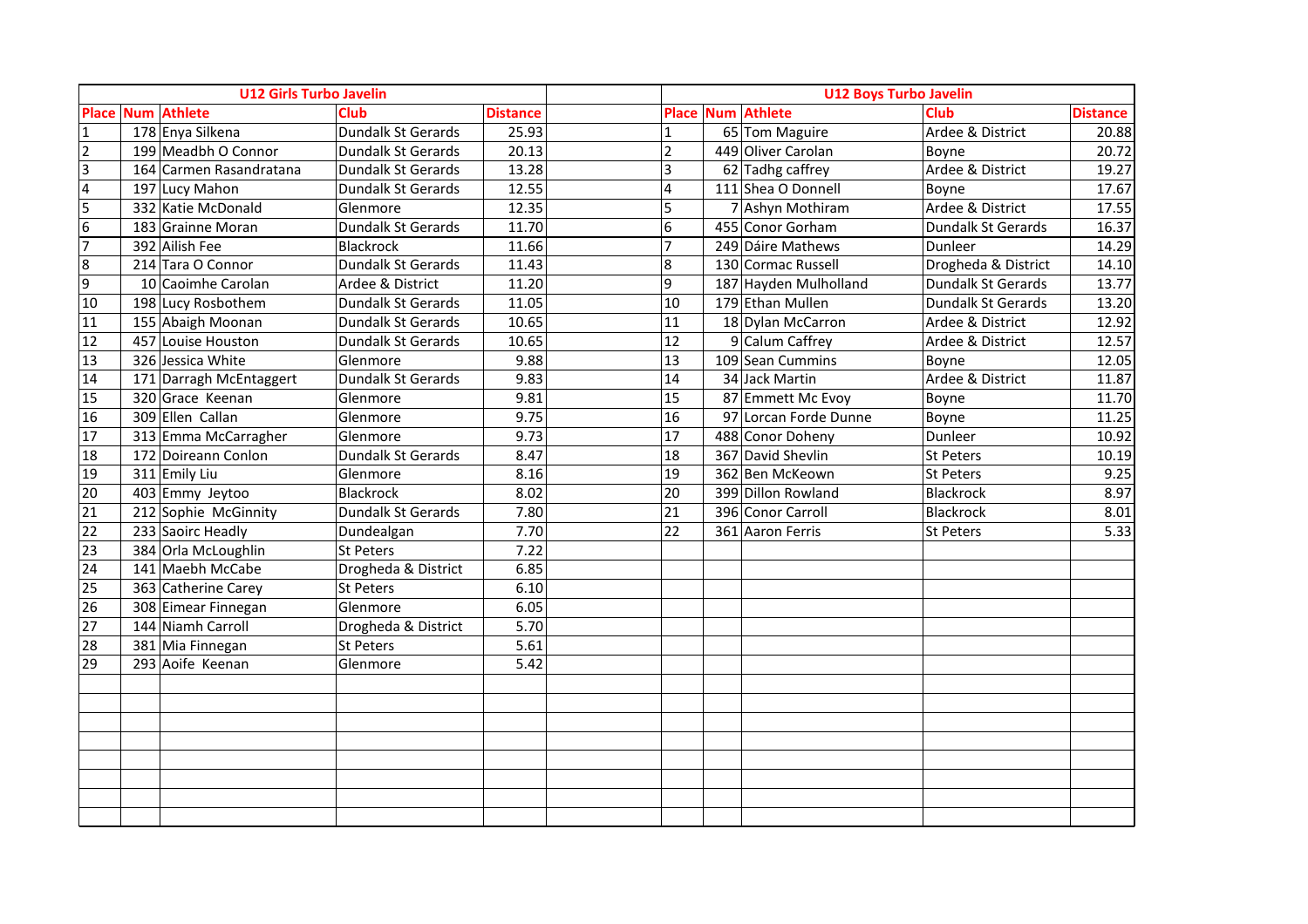|                | <b>U9 Girls Long Jump</b> |                     |                    |                 | <b>U9 Boys Long Jump</b> |  |                          |                     |                 |
|----------------|---------------------------|---------------------|--------------------|-----------------|--------------------------|--|--------------------------|---------------------|-----------------|
|                |                           | Place Num Athlete   | <b>Club</b>        | <b>Distance</b> | <b>Place</b>             |  | <b>Num Athlete</b>       | <b>Club</b>         | <b>Distance</b> |
| $\mathbf{1}$   |                           | 382 Niamh Allen     | St Peters          | 2.54            | $\mathbf{1}$             |  | 446 Edison Ekhator       | Boyne               | 2.83            |
| $\overline{2}$ |                           | 474 Naiya Semple    | Boyne              | 2.50            | $\overline{2}$           |  | 186 Harry Rodgers        | Dundalk St Gerards  | 2.77            |
| 3              |                           | 17 Courtney Commins | Ardee & District   | 2.39            | 3                        |  | 402 Emmet Kearney        | Blackrock           | 2.62            |
| 4              |                           | 217 Chloe Conway    | Dundealgan         | 2.32            | 4                        |  | 28 Harry Breen           | Ardee & District    | 2.55            |
| 5              |                           | 165 Chloe Cheshire  | Dundalk St Gerards | 2.30            | 5                        |  | 14 Oran Lynch            | Ardee & District    | 2.51            |
| 6              |                           | 294 Aoife McDonald  | Glenmore           | 2.16            | 6                        |  | 135 Finn Coade           | Drogheda & District | 2.49            |
| $\overline{7}$ |                           | 360 Zoe White       | Glenmore           | 2.04            | $\overline{7}$           |  | $2$ Alex Callan          | Ardee & District    | 2.37            |
| 8              |                           | 29 Hollie Murray    | Ardee & District   | 1.95            | $8\phantom{.}$           |  | 426 Oisin McGuinness     | Blackrock           | 2.37            |
| 9              |                           | 480 Kate O'Donnell  | Boyne              | 1.95            | 9                        |  | 211 Shay Casey           | Dundalk St Gerards  | 2.21            |
| 10             |                           | 319 Gillian Tuohy   | Glenmore           | 1.94            | 10                       |  | 99 Nathan Robertson      | Boyne               | 2.15            |
| 11             |                           | 371 Grace Carey     | St Peters          | 1.85            | 11                       |  | 66 TomJoe McCormack      | Ardee & District    | 2.14            |
| 12             |                           | 173 Eire McCrystal  | Dundalk St Gerards | 1.84            | 12                       |  | 201 Michael Callan       | Dundalk St Gerards  | 2.10            |
| 13             |                           | 432 Sadhbh Greene   | Blackrock          | 1.77            | 13                       |  | 207 Rory Murphy          | Dundalk St Gerards  | 1.90            |
| 14             |                           | 317 Fiona McIntyre  | Glenmore           | 1.71            | $\overline{14}$          |  | 160 Ben Eccles           | Dundalk St Gerards  | 1.86            |
| 15             |                           | 322 Holly McCann    | Glenmore           | 1.70            | 15                       |  | 231 Rian McNeary         | Dundealgan          | 1.86            |
| 16             |                           | 64 Tess Anderson    | Ardee & District   | 1.65            | 16                       |  | 185 Harry O'Callaghan    | Dundalk St Gerards  | 1.77            |
| 17             |                           | 452 Romane Njuguna  | Boyne              | 1.65            | 17                       |  | 423 Oisin Curran         | Blackrock           | 1.73            |
| 18             |                           | 288 Aine Finnegan   | Glenmore           | 1.61            | 18                       |  | 489 Conor Gormley        | Dunleer             | 1.71            |
| 19             |                           | 264 Georgia Kearns  | Dunleer            | 1.53            | 19                       |  | 162 Caolon McKinnon      | Dundalk St Gerards  | 1.67            |
| 20             |                           | 421 Niamh Rowland   | Blackrock          | 1.51            | 20                       |  | 208 Ryan Callan          | Dundalk St Gerards  | 1.63            |
| 21             |                           | 241 Ava Dunne       | Dunleer            | 1.49            | 21                       |  | 46 Max O'Sullivan        | Ardee & District    | 1.62            |
| 22             |                           | 429 Rachel Clarke   | Blackrock          | 1.37            | 22                       |  | 166 Cillian Mullen       | Dundalk St Gerards  | 1.56            |
| 23             |                           | 491 Shauna Mooney   | Dundalk St Gerards | 1.26            | 23                       |  | 266 Jaden Neacy Mc Guill | Dunleer             | 1.45            |
| 24             |                           | 492 Grace Kincaid   | Dunleer            | 1.04            |                          |  |                          |                     |                 |
| 25             |                           | 401 Ella Conway     | <b>Blackrock</b>   | NJ              |                          |  |                          |                     |                 |
| 26             |                           | 190 Holly Grant     | Dundalk St Gerards | <b>NJ</b>       |                          |  |                          |                     |                 |
| 27             |                           | 240 Aoife Staunton  | Dunleer            | <b>NJ</b>       |                          |  |                          |                     |                 |
|                |                           |                     |                    |                 |                          |  |                          |                     |                 |
|                |                           |                     |                    |                 |                          |  |                          |                     |                 |
|                |                           |                     |                    |                 |                          |  |                          |                     |                 |
|                |                           |                     |                    |                 |                          |  |                          |                     |                 |
|                |                           |                     |                    |                 |                          |  |                          |                     |                 |
|                |                           |                     |                    |                 |                          |  |                          |                     |                 |
|                |                           |                     |                    |                 |                          |  |                          |                     |                 |
|                |                           |                     |                    |                 |                          |  |                          |                     |                 |
|                |                           |                     |                    |                 |                          |  |                          |                     |                 |
|                |                           |                     |                    |                 |                          |  |                          |                     |                 |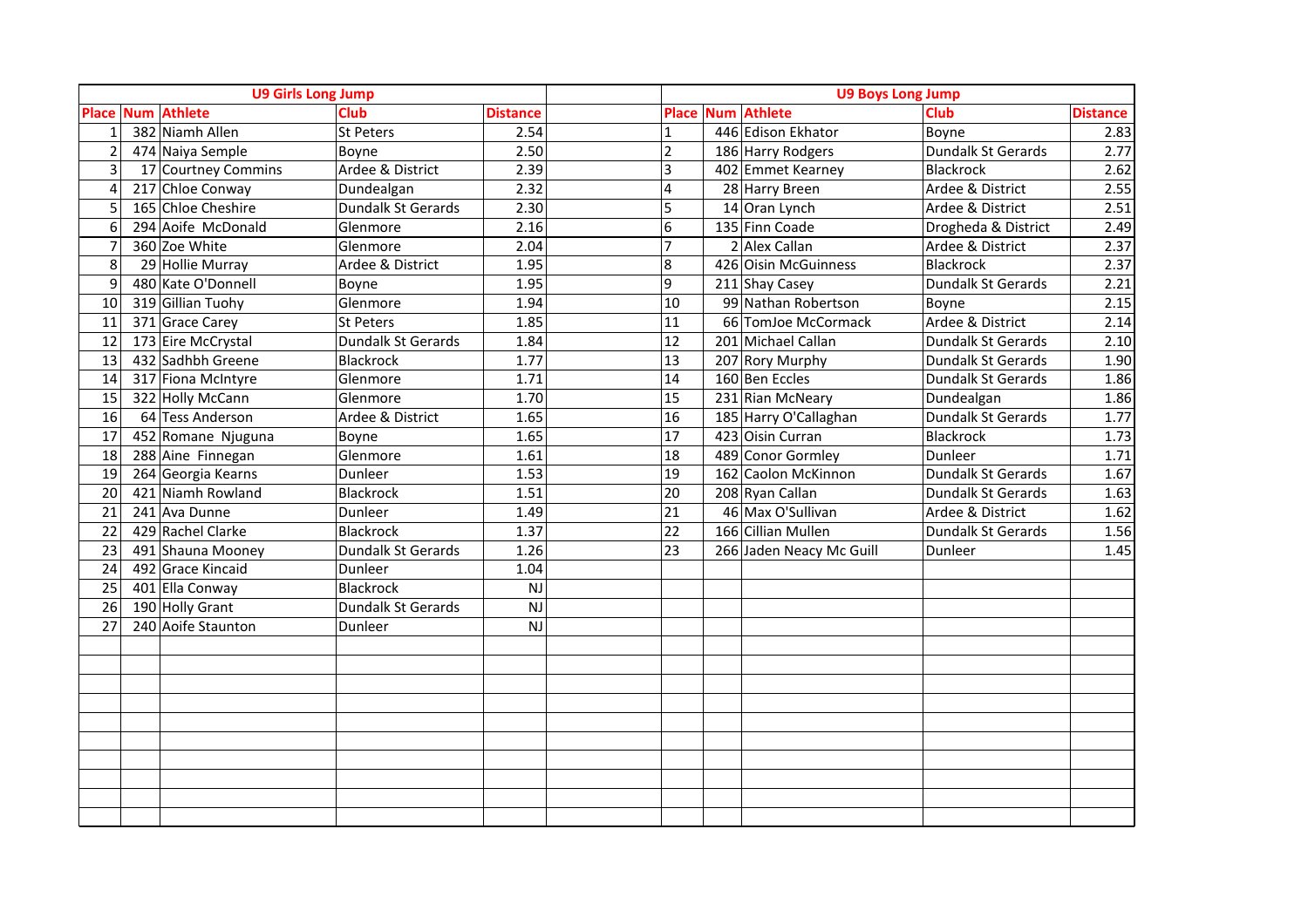|                | U11 Girls Long Jump |                                           |                           |                 | <b>U11 Boys Long Jump</b> |  |                           |                    |                 |
|----------------|---------------------|-------------------------------------------|---------------------------|-----------------|---------------------------|--|---------------------------|--------------------|-----------------|
|                |                     | Place Num Athlete                         | Club                      | <b>Distance</b> |                           |  | Place Num Athlete         | <b>Club</b>        | <b>Distance</b> |
| $\overline{1}$ |                     | 384 Orla McLoughlin                       | <b>St Peters</b>          | 3.34            | $\mathbf{1}$              |  | 65 Tom Maguire            | Ardee & District   | 3.76            |
| $\overline{2}$ |                     | 172 Doireann Conlon<br>Dundalk St Gerards |                           | 3.22            | $\overline{2}$            |  | 449 Oliver Carolan        | Boyne              | 3.69            |
| $\overline{3}$ |                     | 320 Grace Keenan<br>Glenmore              |                           | 3.07            | $\overline{3}$            |  | 6 Arthur Sands            | Ardee & District   | 3.61            |
| $\overline{4}$ |                     | 332 Katie McDonald                        | Glenmore                  | 3.02            | $\overline{4}$            |  | 97 Lorcan Forde Dunne     | Boyne              | 3.60            |
| 5              |                     | 290 Aine Gallagher                        | Glenmore                  | 2.98            | 5                         |  | 34 Jack Martin            | Ardee & District   | 3.49            |
| 6              |                     | 326 Jessica White                         | Glenmore                  | 2.87            | 6                         |  | 310 Elliot Nicholls       | Glenmore           | 3.46            |
| $\overline{7}$ |                     | 313 Emma McCarragher                      | Glenmore                  | 2.86            | $\overline{7}$            |  | 156 Adam Eccles           | Dundalk St Gerards | 3.39            |
| 8              |                     | 112 Sholah Lawrence                       | Boyne                     | 2.83            | $\boldsymbol{8}$          |  | 70 Alex Robertson         | Boyne              | 3.33            |
| 9              |                     | 381 Mia Finnegan                          | <b>St Peters</b>          | 2.78            | $\overline{9}$            |  | 95 Leon Regan             | Boyne              | 3.33            |
| 10             |                     | 164 Carmen Rasandratana                   | Dundalk St Gerards        | 2.75            | 10                        |  | 9 Calum Caffrey           | Ardee & District   | 3.32            |
| 11             |                     | 163 Cara Miele                            | <b>Dundalk St Gerards</b> | 2.73            | 11                        |  | 215 Tom Phillips          | Dundalk St Gerards | 3.27            |
| 12             |                     | 363 Catherine Carey                       | <b>St Peters</b>          | 2.73            | 12                        |  | 304 Craig Tuohy           | Glenmore           | 3.24            |
| 13             |                     | 37 Jessica McCarron                       | Ardee & District          | 2.69            | 13                        |  | 399 Dillon Rowland        | Blackrock          | 3.19            |
| 14             |                     | 92 Kate Culhane                           | Boyne                     | 2.62            | 14                        |  | 414 James Scanlon         | Blackrock          | 3.17            |
| 15             |                     | 461 Grace Gormley                         | Dunleer                   | 2.62            | 15                        |  | 206 Rian McCrystal        | Dundalk St Gerards | 2.87            |
| 16             |                     | 392 Ailish Fee                            | <b>Blackrock</b>          | 2.59            | 16                        |  | 456 James Duffy           | Dundalk St Gerards | 2.79            |
| 17             |                     | 203 Nicole Mulholland                     | Dundalk St Gerards        | 2.59            | 17                        |  | 469 Tadgh Forde Dunne     | Boyne              | 2.78            |
| 18             |                     | 212 Sophie McGinnity                      | <b>Dundalk St Gerards</b> | 2.59            | 18                        |  | 204 Oran Keough           | Dundalk St Gerards | 2.72            |
| 19             |                     | 10 Caoimhe Carolan                        | Ardee & District          | 2.58            | 19                        |  | 342 Nathan Williams       | Glenmore           | 2.69            |
| 20             |                     | 198 Lucy Rosbothem                        | <b>Dundalk St Gerards</b> | 2.55            | 20                        |  | 315 Eoin McCoy            | Glenmore           | 2.55            |
| 21             |                     | 334 Leah Dunne                            | Glenmore                  | 2.51            | $\overline{21}$           |  | 450 Rhys Clarke           | Boyne              | 2.16            |
| 22             |                     | 140 Lilli Mai Coade                       | Drogheda & District       | 2.45            | 22                        |  | 316 EOIN MCINTYRE         | Glenmore           | 2.16            |
| 23             |                     | 370 Emily O'Reilly                        | <b>St Peters</b>          | 2.45            | 23                        |  | 351 Ronan Dunne           | Glenmore           | 2.12            |
| 24             |                     | 13 Kelsey Martin Clarke                   | Ardee & District          | 2.42            | 24                        |  | 338 Mario Liam Gaztambide | Glenmore           | 2.11            |
| 25             |                     | 410 Grace Reilly                          | <b>Blackrock</b>          | 2.37            | 25                        |  | 396 Conor Carroll         | Blackrock          | 2.09            |
| 26             |                     | 210 Searlaith Warnock                     | Dundalk St Gerards        | 2.37            | 26                        |  | 361 Aaron Ferris          | St Peters          | 2.06            |
| 27             |                     | 289 Aine o' Reilly                        | Glenmore                  | 2.31            | 27                        |  | 345 Oisin McCoy           | Glenmore           | 1.81            |
| 28             |                     | 394 Caoimhe Doherty                       | <b>Blackrock</b>          | 2.29            | 28                        |  | 349 PJ Manery             | Glenmore           | 1.55            |
| 29             |                     | 372 Hannah O'Reilly                       | <b>St Peters</b>          | 2.27            | 29                        |  | 180 Finn Murphy           | Dundalk St Gerards | 1.54            |
| 30             |                     | 457 Louise Houston                        | Dundalk St Gerards        | 2.08            |                           |  |                           |                    |                 |
| 31             |                     | 103 Roisin Black                          | Boyne                     | 2.06            |                           |  |                           |                    |                 |
| 32             |                     | 202 Molly O Callaghan                     | Dundalk St Gerards        | 2.06            |                           |  |                           |                    |                 |
| 33             |                     | 242 Caoimhe Staunton                      | Dunleer                   | 2.06            |                           |  |                           |                    |                 |
| 34             |                     | 11 Lily Breen                             | Ardee & District          | 2.05            |                           |  |                           |                    |                 |
| 35             |                     | 293 Aoife Keenan                          | Glenmore                  | 1.94            |                           |  |                           |                    |                 |
| 36             |                     | 483 Caoimhe Martin                        | Boyne                     | 1.87            |                           |  |                           |                    |                 |
| 37             |                     | 308 Eimear Finnegan                       | Glenmore                  | 1.81            |                           |  |                           |                    |                 |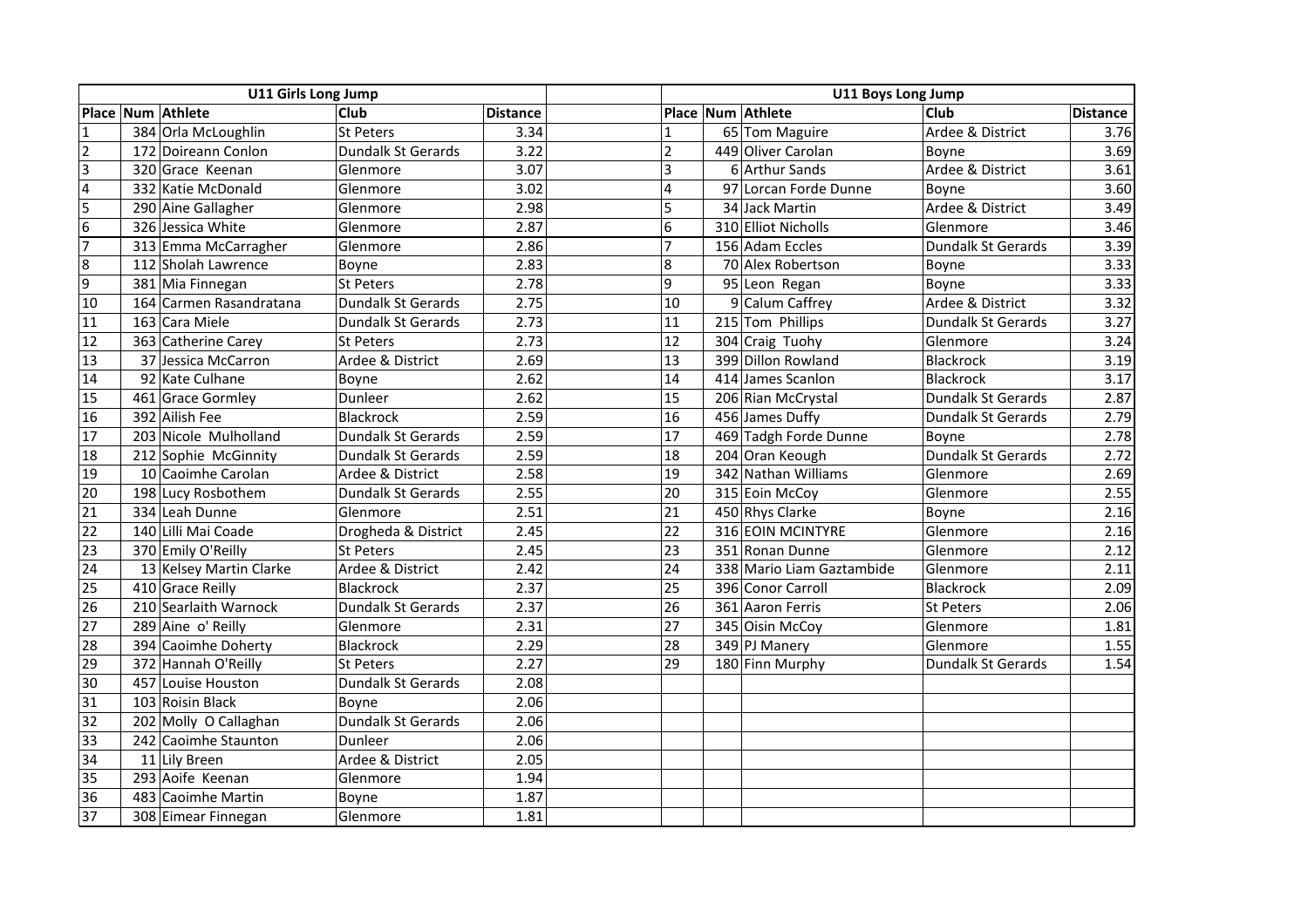| 38              | 126 Ciara O'Connor         | Drogheda & District | 1.74            |                  |                           |                           |                 |
|-----------------|----------------------------|---------------------|-----------------|------------------|---------------------------|---------------------------|-----------------|
| 39              | 120 Aine Carroll           | Drogheda & District | 1.71            |                  |                           |                           |                 |
| 40              | 193 Katie Grant            | Dundalk St Gerards  | 1.68            |                  |                           |                           |                 |
| 41              | 123 Caoilinn Smith         | Drogheda & District | 1.51            |                  |                           |                           |                 |
|                 | 415 Jenny Hawe             | <b>Blackrock</b>    | <b>NJ</b>       |                  |                           |                           |                 |
|                 | 459 Niamh Gorham           | Dundalk St Gerards  | <b>NJ</b>       |                  |                           |                           |                 |
|                 |                            |                     |                 |                  |                           |                           |                 |
|                 | <b>U13 Girls Long Jump</b> |                     |                 |                  | <b>U13 Boys Long Jump</b> |                           |                 |
| <b>Place</b>    | <b>Num Athlete</b>         | <b>Club</b>         | <b>Distance</b> |                  | <b>Place Num Athlete</b>  | <b>Club</b>               | <b>Distance</b> |
| $\mathbf{1}$    | 178 Enya Silkena           | Dundalk St Gerards  | 4.30            | $\mathbf{1}$     | 67 Aaron Fennell          | Boyne                     | 4.12            |
| $\overline{2}$  | 378 Lucy Brennan           | <b>St Peters</b>    | 4.23            | $\overline{2}$   | 32 Jack Dowdall           | Ardee & District          | 4.06            |
| $\vert$ 3       | 214 Tara O Connor          | Dundalk St Gerards  | 3.77            | $\overline{3}$   | 437 Sean Reilly           | Blackrock                 | 4.00            |
| $\overline{4}$  | 199 Meadbh O Connor        | Dundalk St Gerards  | 3.75            | $\overline{4}$   | 479 Amitesh Bala          | Boyne                     | 3.83            |
| 5               | 183 Grainne Moran          | Dundalk St Gerards  | 3.63            | 5                | 35 Jack McCarron          | Ardee & District          | 3.78            |
| $\overline{6}$  | 430 Rebecca Baldwin        | <b>Blackrock</b>    | 3.58            | 6                | <b>Sean Cummins</b>       | Boyne                     | 3.73            |
| $\overline{7}$  | 336 Lucy White             | Glenmore            | 3.55            | $\overline{7}$   | 321 Hayden Williams       | Glenmore                  | 3.70            |
| $\infty$        | 347 Orlaith Daly           | Glenmore            | 3.50            | $\boldsymbol{8}$ | 102 Paddy Price           | Boyne                     | 3.64            |
| 9               | 154 Sophie Kinsella        | Drogheda & District | 3.44            | $\overline{9}$   | 179 Ethan Mullen          | Dundalk St Gerards        | 3.53            |
| 10              | 205 Rachel Culligan        | Dundalk St Gerards  | 3.33            | 10               | 62 Tadhg caffrey          | Ardee & District          | 3.29            |
| 11              | 27 Grace Anderson          | Ardee & District    | 3.26            | 11               | 110 Sean Og Corcoran      | Boyne                     | 3.27            |
| 12              | 296 Ava Ashby              | Glenmore            | 3.25            | 12               | 159 Andrew Rosbotham      | Dundalk St Gerards        | 3.27            |
| 13              | 368 Dearbhla Allen         | <b>St Peters</b>    | 3.24            | 13               | 467 Joshua McGuirk        | Dundealgan                | 3.25            |
| 14              | 197 Lucy Mahon             | Dundalk St Gerards  | 3.23            | 14               | 130 Cormac Russell        | Drogheda & District       | 3.20            |
| 15              | 4 Amy Murray               | Ardee & District    | 3.19            | 15               | 87 Emmett Mc Evoy         | Boyne                     | 3.18            |
| 16              | 291 Anna Dawson            | Glenmore            | 3.18            | 16               | 187 Hayden Mulholland     | Dundalk St Gerards        | 3.16            |
| 17              | 299 Chloe McCarragher      | Glenmore            | 3.10            | 17               | 189 Hely Rasandratana     | <b>Dundalk St Gerards</b> | 3.06            |
| 18              | 153 Sinead Leech           | Drogheda & District | 2.93            | 18               | 346 Pierce Mulrey         | Glenmore                  | 2.95            |
| 19              | 155 Abaigh Moonan          | Dundalk St Gerards  | 2.93            | 19               | 124 Charlie Eccles        | Drogheda & District       | 2.90            |
| 20              | 171 Darragh McEntaggert    | Dundalk St Gerards  | 2.93            | 20               | 132 Darragh Callaghan     | Drogheda & District       | 2.71            |
| $\overline{21}$ | 309 Ellen Callan           | Glenmore            | 2.91            | 21               | 167 Colm Drumm            | Dundalk St Gerards        | 2.45            |
| 22              | 209 Sadbh Laverty          | Dundalk St Gerards  | 2.70            | 22               | 105 Ruairi Black          | Boyne                     | 2.00            |
| 23              | 339 Megan Steeples         | Glenmore            | 2.60            | 23               | 367 David Shevlin         | <b>St Peters</b>          | NJ              |
|                 |                            |                     |                 |                  |                           |                           |                 |
|                 |                            |                     |                 |                  |                           |                           |                 |
|                 |                            |                     |                 |                  |                           |                           |                 |
|                 |                            |                     |                 |                  |                           |                           |                 |
|                 |                            |                     |                 |                  |                           |                           |                 |
|                 |                            |                     |                 |                  |                           |                           |                 |
|                 |                            |                     |                 |                  |                           |                           |                 |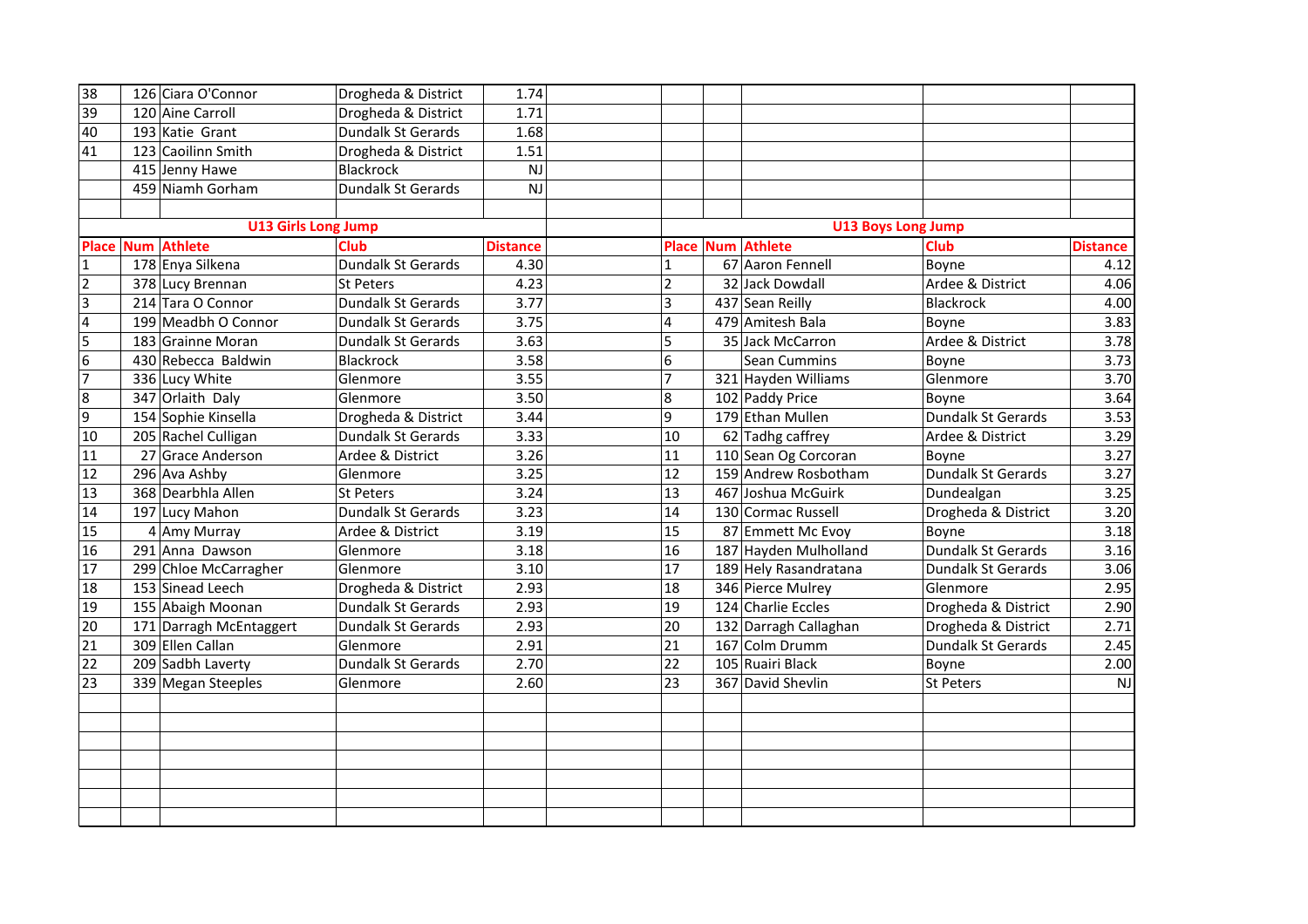|                            | U15 Girls Long Jump |                            |                           |                 | U15 Boys Long Jump |                    |                      |                     |                 |
|----------------------------|---------------------|----------------------------|---------------------------|-----------------|--------------------|--------------------|----------------------|---------------------|-----------------|
|                            |                     | Place Num Athlete          | Club                      | <b>Distance</b> |                    |                    | Place Num Athlete    | <b>Club</b>         | <b>Distance</b> |
| $\overline{1}$             |                     | 237 Aeyla Orr              | Dunleer                   | 4.61            | $\mathbf{1}$       |                    | 36 James Maguire     | Ardee & District    | 4.81            |
| $\overline{2}$             |                     | 464 Anastasia Drakoulaki   | U/A                       | 4.56            | $\overline{2}$     |                    | 385 Rory McLoughlin  | St Peters           | 4.61            |
| $\overline{3}$             |                     | 376 Julie McLoughlin       | <b>St Peters</b>          | 4.21            | $\overline{3}$     |                    | 77 Cathal Monaghan   | Boyne               | 4.51            |
| $\overline{4}$             |                     | 383 Niamh Brady            | <b>St Peters</b>          | 4.10            | $\overline{4}$     |                    | 387 Sean Allen       | St Peters           | 4.31            |
| 5                          |                     | 265 Grace Fitzpatrick      | Dunleer                   | 3.81            | 5                  |                    | 218 Daniel McCarron  | Dundealgan          | 4.17            |
| $6\phantom{a}$             |                     | 375 Judith Bell            | <b>St Peters</b>          | 3.72            | 6                  |                    | 100 Neil Culhane     | Boyne               | 4.10            |
| $\overline{7}$             |                     | 379 Lucy Smyth             | <b>St Peters</b>          | 3.62            | $\overline{7}$     |                    | 276 Matthew McEntee  | Dunleer             | 3.81            |
| 8                          |                     | 297 Ava Brady              | Glenmore                  | 3.31            | $\boldsymbol{8}$   |                    | 68 Adam Byrne        | Boyne               | 3.80            |
| 9                          |                     | 298 Blathnaid Murphy       | Glenmore                  | 3.05            | $\overline{9}$     |                    | 236 Tommy Watters    | Dundealgan          | 3.75            |
|                            |                     |                            |                           |                 | 10                 |                    | 325 James Dunne      | Glenmore            | 3.68            |
|                            |                     |                            |                           |                 | 11                 |                    | 364 Cian Gorham      | <b>St Peters</b>    | 3.53            |
|                            |                     |                            |                           |                 | 12                 |                    | 359 Tom Elvin        | Glenmore            | 3.23            |
|                            |                     |                            |                           |                 | 13                 |                    | 216 Alex Murphy      | Dundealgan          | 3.12            |
|                            |                     |                            |                           |                 | 14                 |                    | 133 Eamon Canning    | Drogheda & District | 2.98            |
|                            |                     |                            |                           |                 | 15                 |                    | 232 Ryan Conway      | Dundealgan          | 2.40            |
|                            |                     |                            |                           |                 |                    |                    |                      |                     |                 |
| <b>U17 Girls Long Jump</b> |                     |                            | <b>U17 Boys Long Jump</b> |                 |                    |                    |                      |                     |                 |
| <b>Place</b>               |                     | <b>Num Athlete</b>         | Club                      | <b>Distance</b> | <b>Place</b>       |                    | <b>Num Athlete</b>   | Club                | <b>Distance</b> |
| $\overline{1}$             |                     | 411 Hannah Reilly          | <b>Blackrock</b>          | 4.53            | $\mathbf{1}$       |                    | 404 Eoghan Smyth     | Blackrock           | 5.77            |
| $\overline{2}$             |                     | 343 Nicole Barry           | Glenmore                  | 4.17            | $\overline{2}$     |                    | 222 Isreal Olatunde  | Dundealgan          | 5.37            |
| $\overline{3}$             |                     | 435 Sarah Clarke           | <b>Blackrock</b>          | 4.02            | 3                  |                    | 191 Jamie Wynne      | Dundalk St Gerards  | 5.23            |
| $\overline{\mathbf{4}}$    |                     | 406 Erinn McShane          | <b>Blackrock</b>          | 3.85            | $\overline{4}$     |                    | 220 Destiny James    | Dundealgan          | 5.21            |
| 5                          |                     | 22 Emma Gillespie          | Ardee & District          | 3.83            | 5                  |                    | 221 Destiny Ohenhen  | Dundealgan          | 4.75            |
| $6\overline{6}$            |                     | 5 Aoibheann Carolan        | Ardee & District          | 3.71            | 6                  |                    | 147 Peter Aylward    | Drogheda & District | 4.52            |
| $\overline{7}$             |                     | 174 Elizabeth Fagbemi      | <b>Dundalk St Gerards</b> | 3.48            | $\overline{7}$     |                    | 131 Daniel Aylward   | Drogheda & District | 4.48            |
|                            |                     |                            |                           |                 | 8                  |                    | 301 Ciaran Flynn     | Glenmore            | 4.29            |
|                            |                     |                            |                           |                 | 9                  |                    | 314 Eoin McCann      | Glenmore            | 3.59            |
|                            |                     |                            |                           |                 |                    |                    |                      |                     |                 |
|                            |                     | <b>U19 Girls Long Jump</b> |                           |                 |                    | U19 Boys Long Jump |                      |                     |                 |
|                            |                     | Place Num Athlete          | Club                      | <b>Distance</b> |                    |                    | Place Num Athlete    | Club                | <b>Distance</b> |
| $\mathbf{1}$               |                     | 329 Katelyn Quinn          | Glenmore                  | 4.46            | $\mathbf{1}$       |                    | 224 Jonathan Rice    | Dundealgan          | 5.44            |
| $\overline{2}$             |                     | 500 Erin Orr               | Dunleer                   | 4.16            | $\overline{2}$     |                    | 305 Craig Kane       | Glenmore            | 4.86            |
| 3                          |                     | 331 Katie Mallon           | Glenmore                  | 3.06            | $\overline{3}$     |                    | 225 Kevin Oladunjoye | Dundealgan          | 4.84            |
|                            |                     |                            |                           |                 | $\overline{4}$     |                    | 390 Richard Campbell | U/A                 | 4.29            |
|                            |                     |                            |                           |                 |                    |                    |                      |                     |                 |
|                            |                     |                            |                           |                 |                    |                    |                      |                     |                 |
|                            |                     |                            |                           |                 |                    |                    |                      |                     |                 |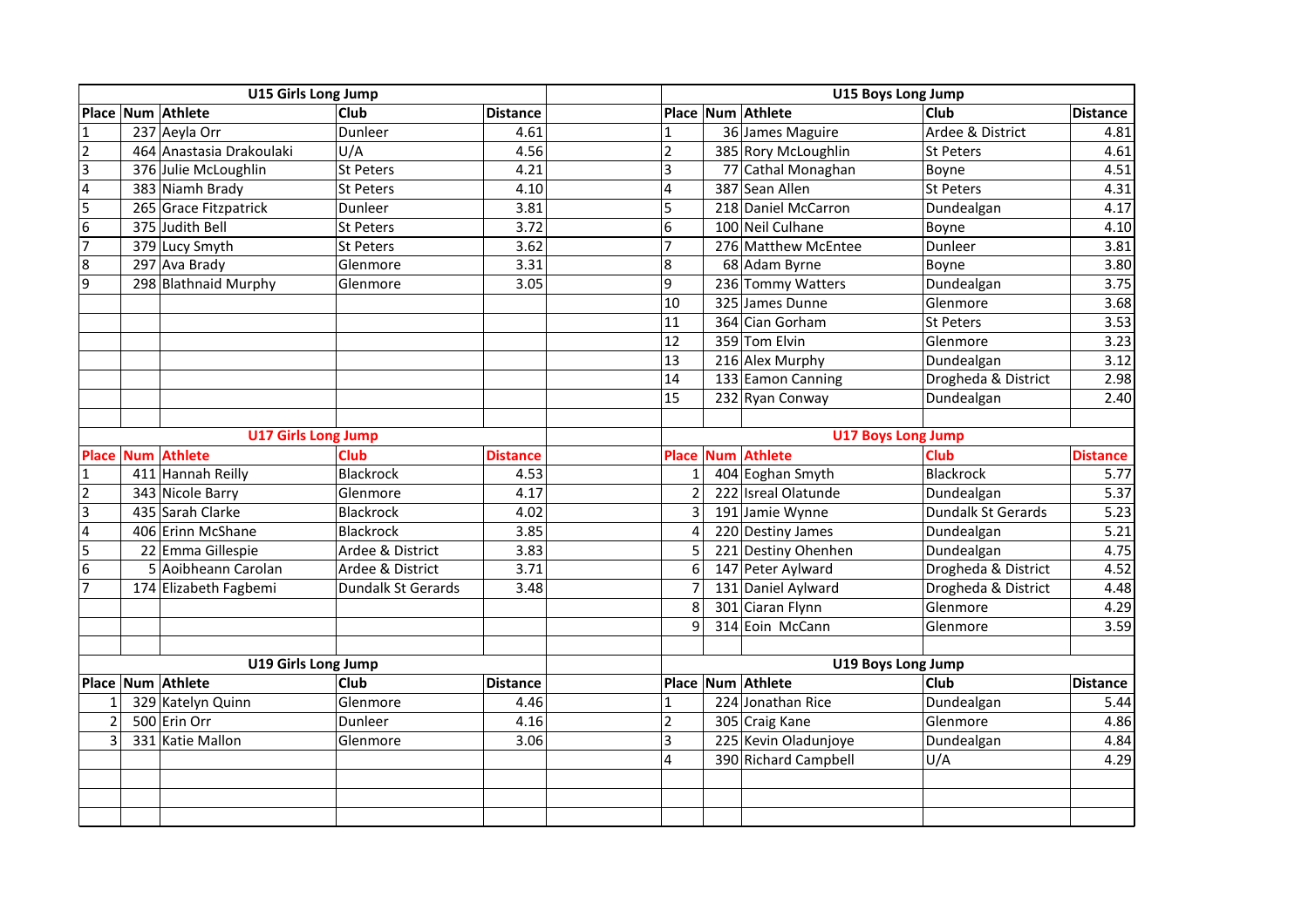| <b>U14 Girls Shot Putt</b> |  |                            |                     |                 | <b>U14 Boys Shot Putt</b> |                           |                           |                           |                 |  |
|----------------------------|--|----------------------------|---------------------|-----------------|---------------------------|---------------------------|---------------------------|---------------------------|-----------------|--|
|                            |  | <b>Place Num Athlete</b>   | <b>Club</b>         | <b>Distance</b> |                           |                           | <b>Place Num Athlete</b>  | <b>Club</b>               | <b>Distance</b> |  |
| 1                          |  | 41 Kya Mothiram            | Ardee & District    | 8.77            | $\mathbf 1$               |                           | 270 Karlis Kaugars        | Dunleer                   | 13.40           |  |
| $\overline{2}$             |  | 395 Ciara O Brien          | <b>Blackrock</b>    | 8.55            | $\overline{2}$            |                           | 159 Andrew Rosbotham      | Dundalk St Gerards        | 8.04            |  |
| $\vert$ 3                  |  | 50 Orlaith Carolan         | Ardee & District    | 8.40            | 3                         |                           | 67 Aaron Fennell          | Boyne                     | 7.92            |  |
| $\overline{a}$             |  | 383 Niamh Brady            | <b>St Peters</b>    | 6.75            | $\overline{\mathbf{4}}$   |                           | 133 Eamon Canning         | Drogheda & District       | 6.95            |  |
| 5                          |  | 376 Julie McLoughlin       | <b>St Peters</b>    | 6.46            | 5                         |                           | 189 Hely Rasandratana     | Dundalk St Gerards        | 6.11            |  |
| 6                          |  | 454 Ciara Gorham           | Dundalk St Gerards  | 6.01            | 6                         |                           | 387 Sean Allen            | St Peters                 | $5.46$          |  |
| $\overline{7}$             |  | 419 Lauren Reilly          | Blackrock           | 5.49            | $\overline{7}$            |                           | 167 Colm Drumm            | Dundalk St Gerards        | 5.34            |  |
| 8                          |  | 464 Anastasia Drakoulaki   | U/A                 | 5.37            |                           |                           |                           |                           |                 |  |
| 9                          |  | 375 Judith Bell            | <b>St Peters</b>    | 5.04            |                           |                           |                           |                           |                 |  |
| 10                         |  | 229 Molly Conway           | Dundealgan          | <b>NT</b>       |                           |                           |                           |                           |                 |  |
|                            |  |                            |                     |                 |                           |                           |                           |                           |                 |  |
|                            |  | <b>U16 Girls Shot Putt</b> |                     |                 |                           |                           | <b>U16 Boys Shot Putt</b> |                           |                 |  |
|                            |  | Place Num Athlete          | <b>Club</b>         | <b>Distance</b> |                           |                           | Place Num Athlete         | <b>Club</b>               | <b>Distance</b> |  |
| $\mathbf{1}$               |  | 440 Aoibhin McMahon        | <b>Blackrock</b>    | 13.45           | $\overline{1}$            |                           | 192 Joe Lennon            | Dundalk St Gerards        | 9.37            |  |
| $\overline{2}$             |  | 5 Aoibheann Carolan        | Ardee & District    | 8.97            | $\overline{2}$            |                           | 254 Edward McEntee        | Dunleer                   | 8.52            |  |
| $\overline{3}$             |  | 31 Isobelle Delaney        | Ardee & District    | 7.52            | 3                         |                           | 285 Tadg Reilly           | Dunleer                   | 7.89            |  |
| $\overline{4}$             |  | 20 Eireann Hoey            | Ardee & District    | 6.58            | $\overline{4}$            |                           | 169 Conor Toal            | Dundalk St Gerards        | 7.35            |  |
| 5                          |  | 52 Rebecca McCarron        | Ardee & District    | 6.24            | 5                         |                           | 134 Eoghan Curran         | Drogheda & District       | 5.85            |  |
| 6                          |  | 139 Kate O'Reilly          | Drogheda & District | 5.45            | 6                         |                           | 131 Daniel Aylward        | Drogheda & District       | 5.15            |  |
| 7                          |  | 152 Saoirse Smith          | Drogheda & District | 5.07            | $\overline{7}$            |                           | 147 Peter Aylward         | Drogheda & District       | 4.91            |  |
| 8                          |  | 125 Chloe Doherty          | Drogheda & District | 5.04            |                           |                           |                           |                           |                 |  |
| 9                          |  | 128 Claire Levins          | Drogheda & District | 5.03            |                           |                           |                           |                           |                 |  |
|                            |  |                            |                     |                 |                           |                           |                           |                           |                 |  |
|                            |  | <b>U17 Girls Shot Putt</b> |                     |                 | <b>U17 Boys Shot Putt</b> |                           |                           |                           |                 |  |
|                            |  | <b>Place Num Athlete</b>   | <b>Club</b>         | <b>Distance</b> |                           |                           | <b>Place Num Athlete</b>  | Club                      | <b>Distance</b> |  |
| 1                          |  | 435 Sarah Clarke           | <b>Blackrock</b>    | 8.17            | 1                         |                           | 182 George Maas           | Dundalk St Gerards        | 9.37            |  |
| $\overline{2}$             |  | 142 Moya McCabe            | Drogheda & District | 7.95            | $\overline{2}$            |                           | 438 Ruairi O'Connor       | <b>Dundalk St Gerards</b> | 8.40            |  |
| $\overline{3}$             |  | 411 Hannah Reilly          | Blackrock           | 7.19            | 3                         |                           | 222 Isreal Olatunde       | Dundealgan                | 7.70            |  |
| $\overline{4}$             |  | 406 Erinn McShane          | <b>Blackrock</b>    | 6.49            | $\overline{4}$            |                           | 220 Destiny James         | Dundealgan                | 7.40            |  |
| 5                          |  | 119 Abigail Tegart         | Drogheda & District | 6.38            | 5                         |                           | 221 Destiny Ohenhen       | Dundealgan                | 6.39            |  |
|                            |  |                            |                     |                 |                           |                           |                           |                           |                 |  |
| <b>U19 Girls Shot Putt</b> |  |                            |                     |                 |                           | <b>U19 Boys Shot Putt</b> |                           |                           |                 |  |
|                            |  | Place Num Athlete          | <b>Club</b>         | Distance        |                           |                           | Place Num Athlete         | <b>Club</b>               | <b>Distance</b> |  |
| $\overline{1}$             |  | Kate O'Connor              | Dundalk St Gerards  | 11.52           | $\mathbf{1}$              |                           | 224 Jonathan Rice         | Dundealgan                | 6.95            |  |
| $\overline{2}$             |  | 329 Katelyn Quinn          | Glenmore            | 7.71            | $\overline{2}$            |                           | 305 Craig Kane            | Glenmore                  | 6.84            |  |
| $\overline{3}$             |  | 331 Katie Mallon           | Glenmore            | 5.74            | $\vert$ 3                 |                           | 225 Kevin Oladunjoye      | Dundealgan                | 6.24            |  |
|                            |  |                            |                     |                 | $\overline{4}$            |                           | 390 Richard Campbell      | Dundealgan                | 6.13            |  |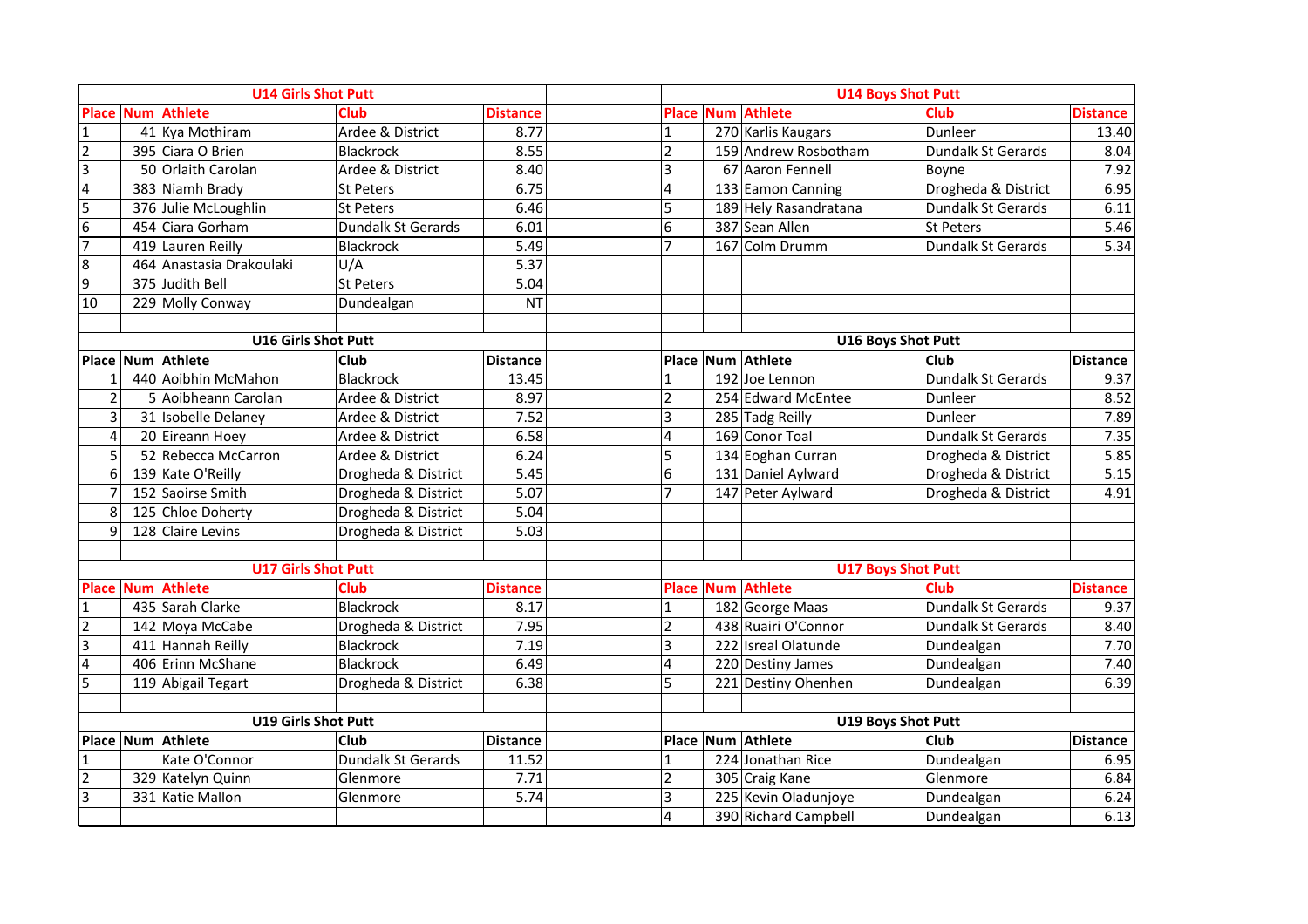|                 | U9 Girls 4x100m Relay  |             |             | U8 Boys 4x100m Relay |  |                          |                       |             |  |  |
|-----------------|------------------------|-------------|-------------|----------------------|--|--------------------------|-----------------------|-------------|--|--|
|                 | Place Num Athlete      | <b>Club</b> | <b>Time</b> |                      |  | <b>Place Num Athlete</b> | <b>Club</b>           | <b>Time</b> |  |  |
| $\mathbf 1$     | Glenmore               |             |             |                      |  |                          |                       |             |  |  |
| $\overline{2}$  | Ardee/St Peters        |             |             |                      |  |                          |                       |             |  |  |
| $\epsilon$      | DSG/Glenmore           |             |             |                      |  |                          |                       |             |  |  |
| $\overline{4}$  | Boyne/Dunleer          |             |             |                      |  |                          |                       |             |  |  |
| $\overline{5}$  | Boyne/Dunleer          |             |             |                      |  |                          |                       |             |  |  |
| $6\overline{6}$ | <b>Blackrock</b>       |             |             |                      |  |                          |                       |             |  |  |
|                 |                        |             |             |                      |  |                          |                       |             |  |  |
|                 | U11 Girls 4x100m Relay |             |             |                      |  |                          | U10 Boys 4x100m Relay |             |  |  |
|                 | Place Num Athlete      | <b>Club</b> | <b>Time</b> |                      |  | Place Num Athlete        | Club                  | <b>Time</b> |  |  |
|                 | Race 1                 |             |             | $\mathbf{1}$         |  | Boyne                    |                       |             |  |  |
| $\mathbf{1}$    | <b>Blackrock A</b>     |             | 65.9        | $\overline{2}$       |  | Dunleer                  |                       |             |  |  |
| $\overline{2}$  | Boyne                  |             | 67.9        | $\overline{3}$       |  | Dundalk St Gerards       |                       |             |  |  |
| Ξ               | St Peters              |             | 69.0        | $\overline{a}$       |  | Blackrock                |                       |             |  |  |
| $\overline{4}$  | Dunleer                |             |             | 5                    |  | Glenmore                 |                       |             |  |  |
| 5               | Glenmore C             |             |             | $\sqrt{6}$           |  | Dunleer                  |                       |             |  |  |
| $\overline{6}$  | Dundalk St Gerards B   |             |             |                      |  |                          |                       |             |  |  |
|                 |                        |             |             |                      |  |                          |                       |             |  |  |
|                 | Race 2                 |             |             |                      |  |                          |                       |             |  |  |
| $\mathbf{1}$    | Glenmore A             |             | 63.6        |                      |  |                          |                       |             |  |  |
| $\overline{2}$  | Dundalk St Gerards A   |             | 68.1        |                      |  |                          |                       |             |  |  |
| $\overline{a}$  | Glenmore B             |             | 69.4        |                      |  |                          |                       |             |  |  |
| $\overline{4}$  | Ardee & District       |             |             |                      |  |                          |                       |             |  |  |
| $\overline{5}$  | <b>Blackrock B</b>     |             |             |                      |  |                          |                       |             |  |  |
| $\overline{6}$  | Dundalk St Gerards C   |             |             |                      |  |                          |                       |             |  |  |
|                 |                        |             |             |                      |  |                          |                       |             |  |  |
|                 | <b>Overall</b>         |             |             |                      |  |                          |                       |             |  |  |
| $\mathbf{1}$    | Glenmore               |             | 63.6        |                      |  |                          |                       |             |  |  |
| $\overline{2}$  | Blackrock              |             | 65.9        |                      |  |                          |                       |             |  |  |
| $\overline{3}$  | Boyne                  |             | 67.9        |                      |  |                          |                       |             |  |  |
|                 |                        |             |             |                      |  |                          |                       |             |  |  |
|                 |                        |             |             |                      |  |                          |                       |             |  |  |
|                 |                        |             |             |                      |  |                          |                       |             |  |  |
|                 |                        |             |             |                      |  |                          |                       |             |  |  |
|                 |                        |             |             |                      |  |                          |                       |             |  |  |
|                 |                        |             |             |                      |  |                          |                       |             |  |  |
|                 |                        |             |             |                      |  |                          |                       |             |  |  |